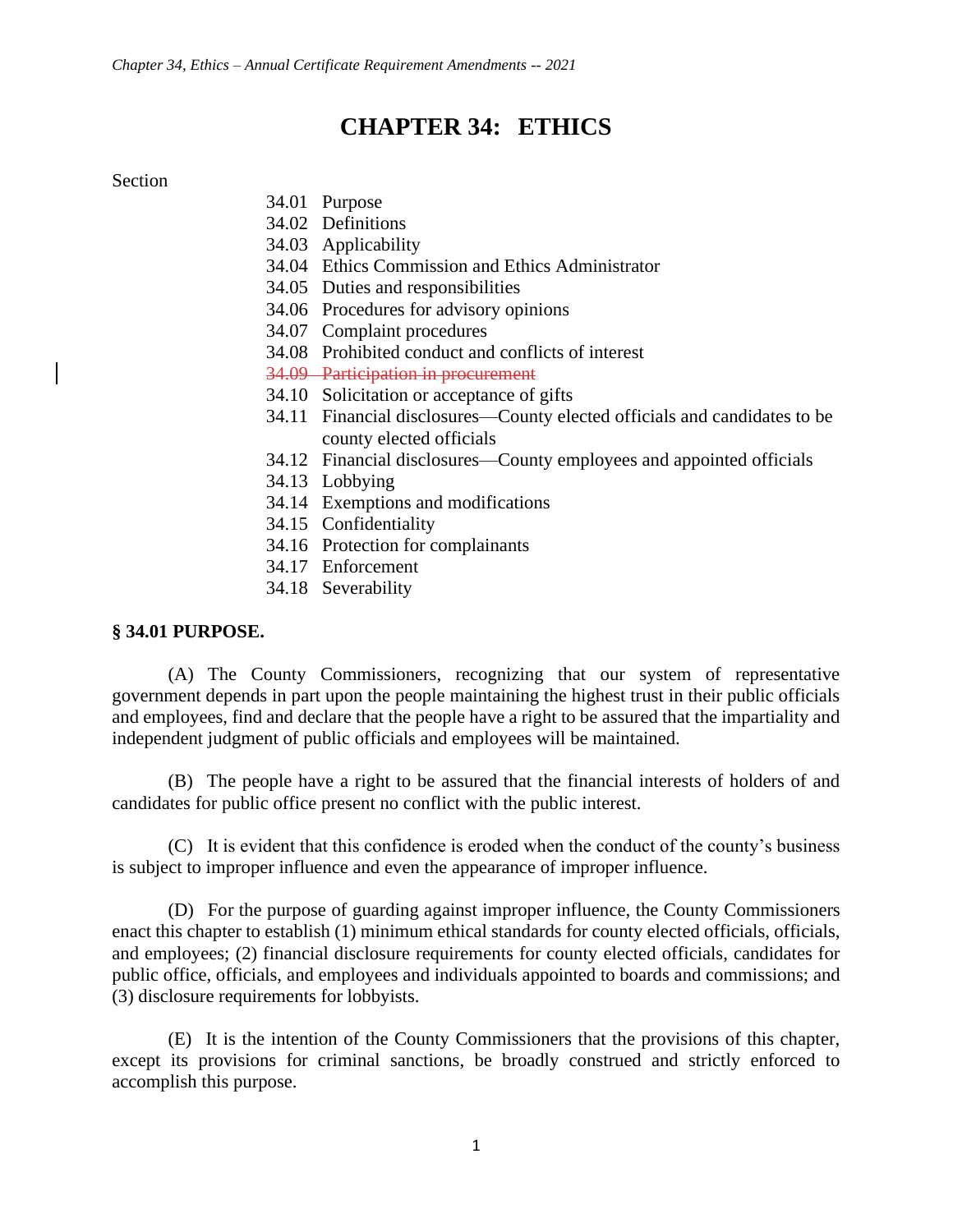(2004 Code, § 18-1) (Ord. 03-14, passed 7-1-2003; Ord. 2018-02, passed 3-13-2018)

#### **§ 34.02 DEFINITIONS.**

For the purposes of this chapter, the following definitions shall apply unless the context clearly indicates or requires a different meaning. Any term not defined shall have its generally accepted meaning:

**BENEFIT.** Includes money, credit; campaign contributions; enhancement of real estate interest(s) or value(s), and business interests or gifts valued in excess of \$20.00. Benefit shall specifically not include media coverage; or other intangibles that may be construed as enhancing or detracting from an official's "individual, political, or personal" persona.

**BUSINESS ENTITY.** Includes any entity, profit or nonprofit, organized for any purpose in any form except that *BUSINESS ENTITY* does not include a government entity.

*CABINET MEMBER.* Any person as defined by the County Commissioners of Carroll County, Maryland.

*COMPENSATION.* Any money or thing of value, regardless of form, received or to be received by an individual covered by this chapter from an employer for services rendered. For the purposes of the lobbying section of this chapter, if lobbying is only a portion of a person's employment, *COMPENSATION* means a prorated amount based on the time devoted to lobbying compared to the time devoted to other employment duties. For reporting purposes, a prorated amount shall be labeled as such.

*COMPLAINANT.* Any person filing a complaint with the Ethics Commission alleging a violation of this chapter.

*COUNTY COMMISSIONERS.* The Board of County Commissioners of Carroll County, Maryland.

*DESIGNATED SECOND HOME.* (1) If an individual owns one second home, the individual's second home; or (2) If an individual owns more than one second home, any one second home the individual identifies to the Ethics Commission as the individual's *DESIGNATED SECOND HOME*.

*DOING BUSINESS WITH.* Having, bidding on, or negotiating a contract that involves the commitment, either in a single or combination of transactions of \$5,000.00 or more of county controlled funds; or being regulated by or otherwise subject to the authority of Carroll County; or being registered as a lobbyist under § 34.13 of this chapter.

**ELECTED OFFICIAL.** Any individual who holds an elective office of Carroll County. *ELECTED OFFICIAL* does not include the Sheriff, State's Attorney, Register of Wills, or the Clerk of the Court.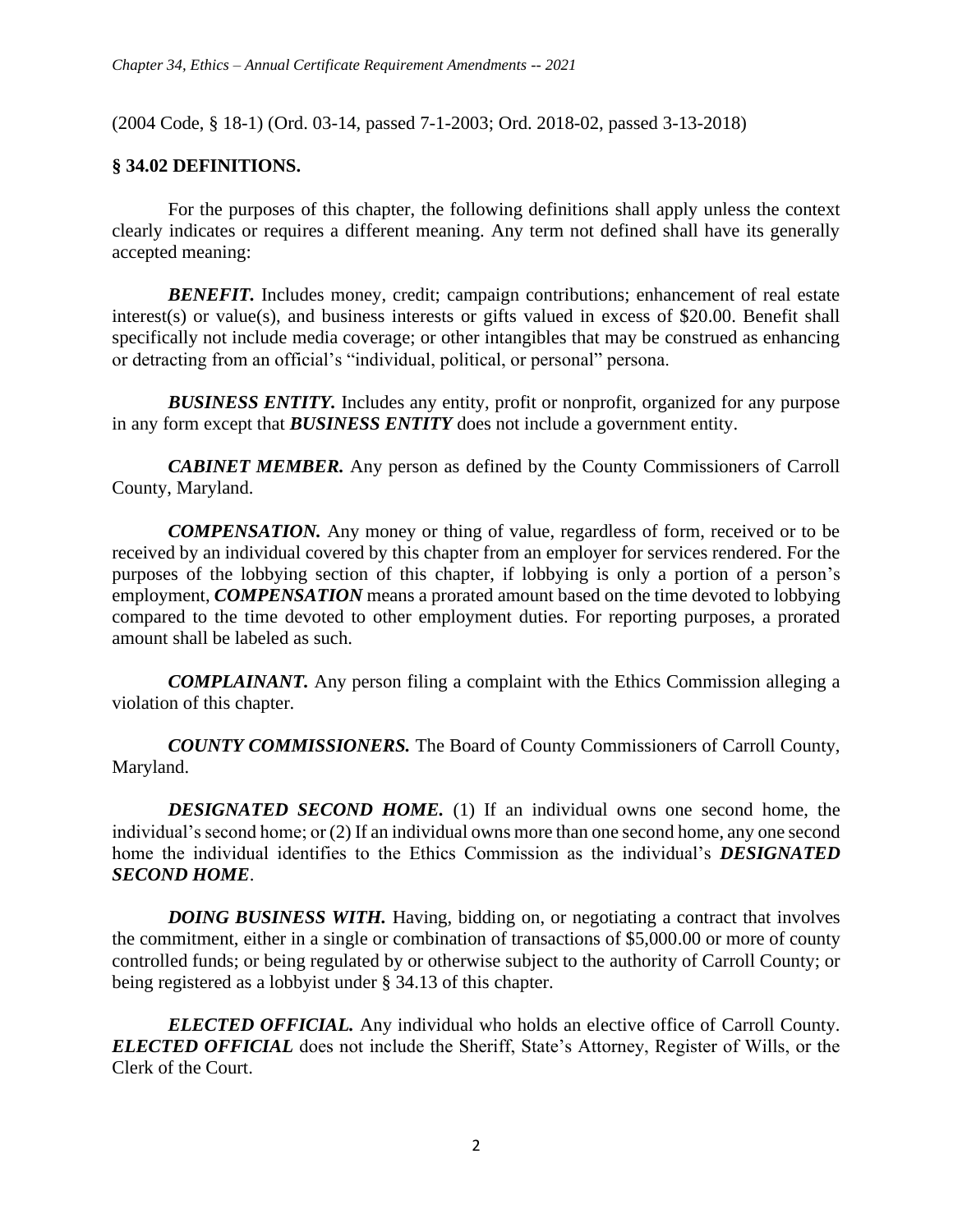*EMPLOYEE.* Any person, other than an elected local official, who is employed by the County Commissioners. *EMPLOYEE* does not include an employee of the Offices of the Sheriff, State's Attorney, Register of Wills, Clerk of the Court, Carroll County Health Department, or Carroll County Department of Social Services.

*ETHICS ADMINISTRATOR.* The Carroll County Ethics Administrator.

*ETHICS COMMISSION.* The Carroll County Ethics Commission.

*EXECUTIVE ACTION*. Any action taken by the County Commissioners in an executive capacity.

### *FINANCIAL INTEREST.*

(1) Ownership of any interest as a result of which the owner has received within the past three years or currently is receiving, or in the future is entitled to receive, remuneration of cash value or dividends of more than \$1,000 per year; or

(2) Ownership, or the ownership of securities of any kind representing or convertible to ownership, of more than 3% of a business entity by a county elected official, official or employee, or the spouse of a county elected official, official or employee.

*GIFT.* The transfer of anything of economic value, regardless of the form, without an exchange of consideration of at least equal value. *GIFT* does not include a political campaign contribution regulated under Elections Article, Annotated Code of Maryland, or any other provision of state or local law regulating the conduct of elections or the receipt of political campaigns contributions.

*HOME ADDRESS.* The address of an individual's principal home and designated second home, if any.

### *HONORARIUM.*

(1) A payment of money or anything of value for:

or

- (a) Speaking to, participating in, or attending a meeting, conference or other function;
- (b) Writing an article, other than a book, that has been or is intended to be published.

(2) The acceptance of payment for any of the above which falls under performance of job duties and responsibilities is prohibited.

(3) The acceptance of payment for any of the above which is nonemployment related must be reported as secondary employment.

(4) *HONORARIUM* does not include payment of or reimbursement for reasonable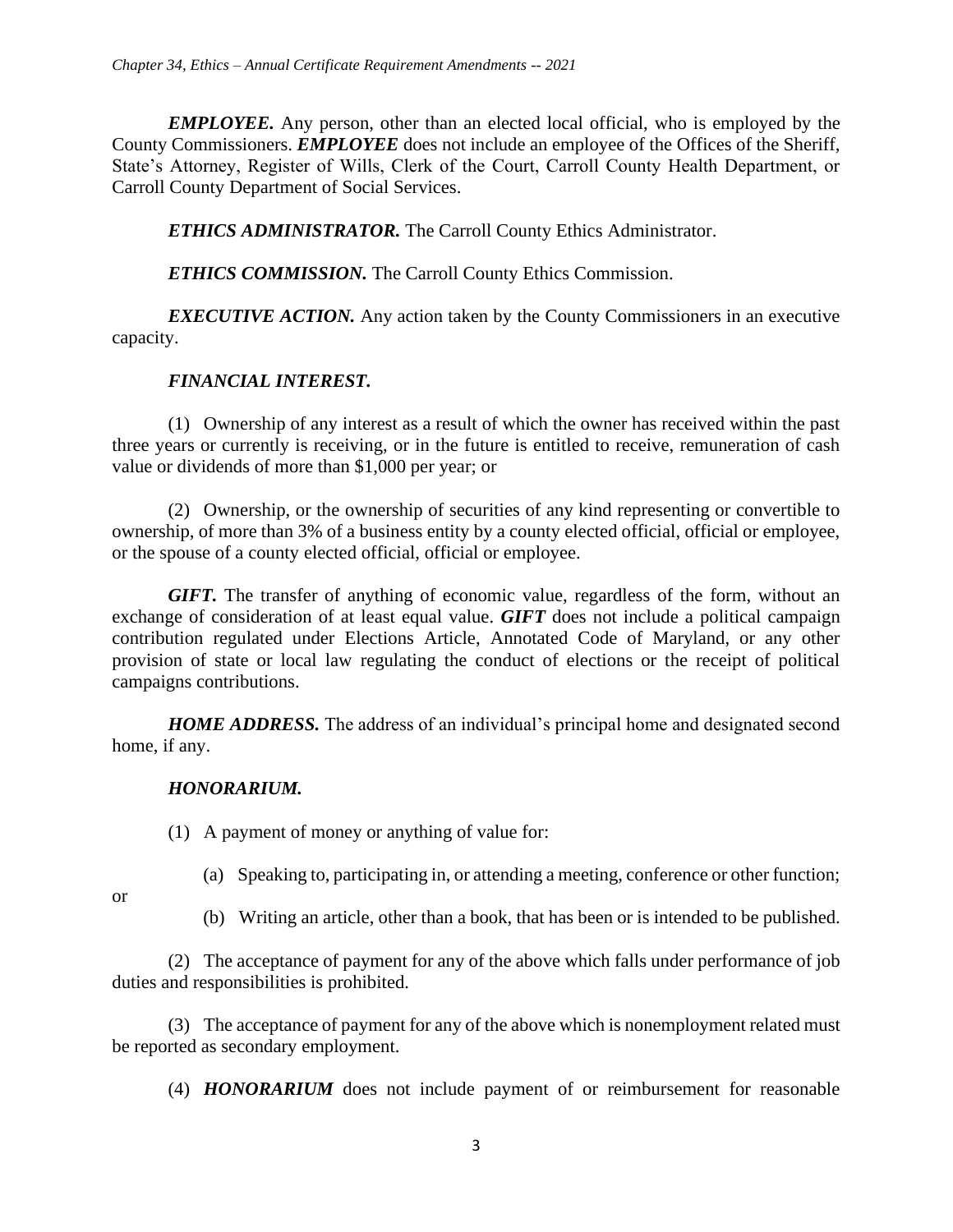expenses for meals, travel, lodging, and care for children or dependent adults.

*IMMEDIATE FAMILY.* A spouse and dependent children.

*INTEREST.* A legal or equitable economic interest, whether or not subject to an encumbrance or a condition, that is owned or held, in whole or in part, jointly or severally, directly or indirectly. For the purposes of this chapter, *INTEREST* includes any interest held at any time during the reporting period. *INTEREST* does not include (1) an interest held in the capacity of a personal agent, custodian, fiduciary, personal representative, or trustee, unless the holder has an equitable interest in the subject matter; (2) an interest in a time or demand deposit in a financial institution; (3) an interest in an insurance policy, endowment policy, or annuity contract under which an insurer promises to pay a fixed amount of money either in a lump sum or periodically for life or a specified period; (4) a common trust fund or a trust which forms part of a pension or profit sharing plan which has more than 25 participants and which has been determined by the Internal Revenue Service to be a qualified trust under the Internal Revenue Code; or (5) a college savings plan under the Internal Revenue Code.  $\frac{1}{2}$  or  $(6)$  a mutual fund or exchange-traded fund that is publicly traded on a national scale unless the mutual fund or exchange-traded fund is composed primarily of holdings of stocks and interests in a specific sector or area that is regulated by the individual's governmental unit.

*LOBBYING*. The performing of any act requiring registration under this chapter. These include (1) communicating in the presence of a county official or employee with the intent to influence any official action of that official or employee; or (2) engaging in activities with the express purpose of soliciting others to communicate with a county official or employee with the intent to influence that official or employee.

*LOBBYIST*. Any person who, within a reporting period, in the presence of any official or employee has communicated with that official or employee for the purpose of influencing any legislative action, and who, for that purpose either incurs expenses or receives compensation, or gives to one or more officials or employees meals, beverages, entertainment or gifts in connection with or with the purpose of influencing executive action. *LOBBYIST* is a person required to register and report expenses related to lobbying under § 34.13 of this chapter.

*OFFICIAL*. An elected official, an employee of the county, or a person appointed to or employed by the county or any county agency, board, commission or similar entity, whether or not paid in whole or in part with county funds and whether or not compensated.

*PERSON*. An individual or a business entity.

*PRINCIPAL HOME*. The sole residential property that an individual occupies as the individual's primary residence, whether owned or rented by the individual.

*QUALIFIED RELATIVE.* A spouse, parent, child, brother or sister.

*RESPONDENT*. Any person responding to a complaint filed against them alleging a violation under this chapter.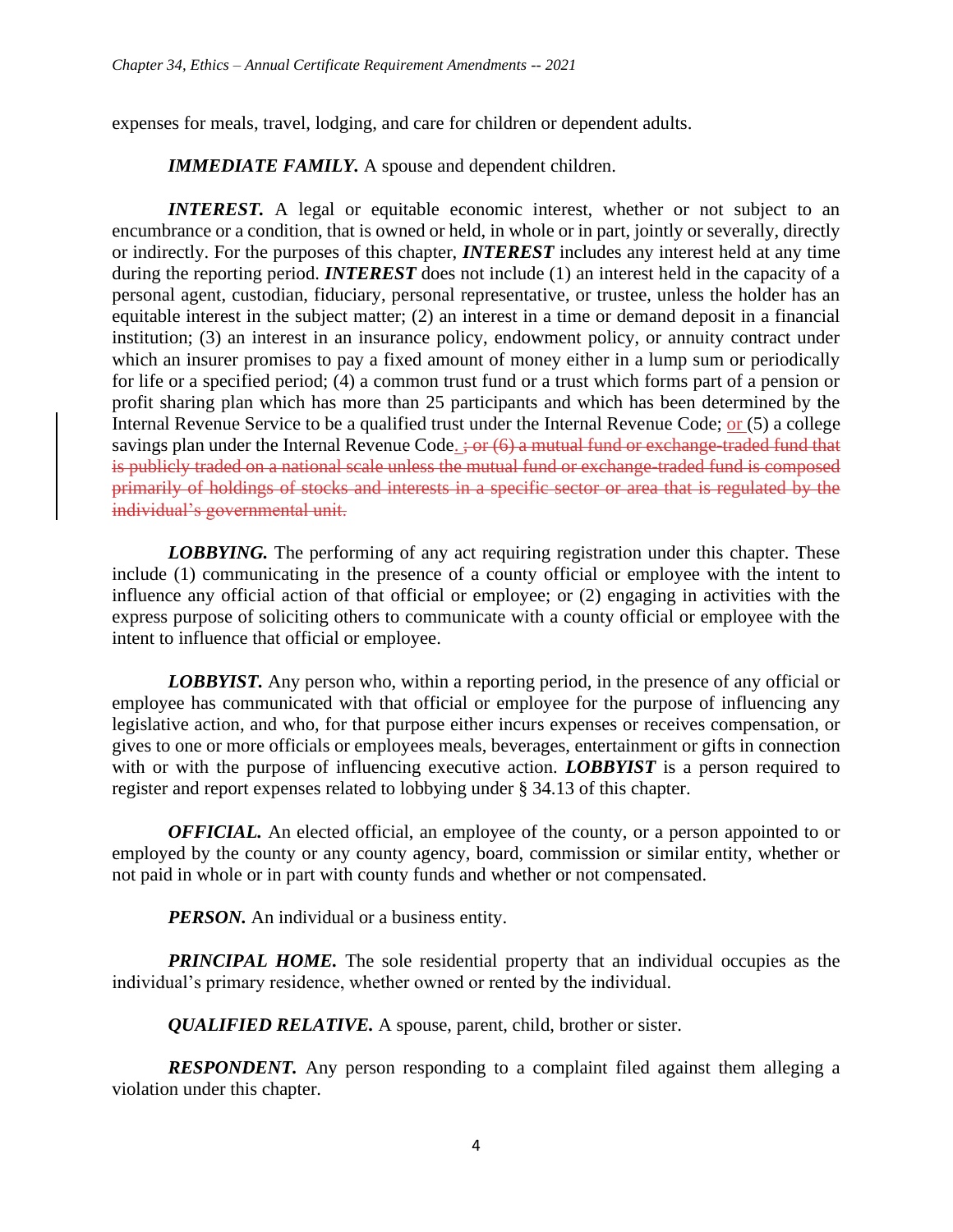*SECOND HOME*. A residential property that (1) an individual occupies for some portion of the filing year; and (2) is not a rental property or a time share.

(2004 Code, § 18-2) (Ord. 03-14, passed 7-1-2003; Ord. 2010-10, passed 6-17-2010; Ord. 2018- 02, passed 3-13-2018)

## **§ 34.03 APPLICABILITY.**

(A) The provisions of this chapter apply to all Carroll County, Maryland, officials and employees excluding those who are covered by the Maryland Public Ethics Law and excluding the Board of Education (members and employees).

(B) The provisions of this chapter related to financial disclosure apply only to the following listed officials and employees:

(1) **Elected county officials:** The County Commissioners;

### (2) **Officials and employees:**

- (a) County Administrator;
- (b) County Clerk;
- (c) Administrative Coordinator in the County Commissioners' Office;
- (d) County Attorney;
- (e) Senior Assistant or Assistant County Attorney;
- (f) Comptroller;
- (g) Deputy Comptroller;
- (h) Director/Administrator;
- (i) Deputy Director;
- (j) Bureau Chief;
- (k) Administrator;
- (l) Manager;
- (m) Inspector;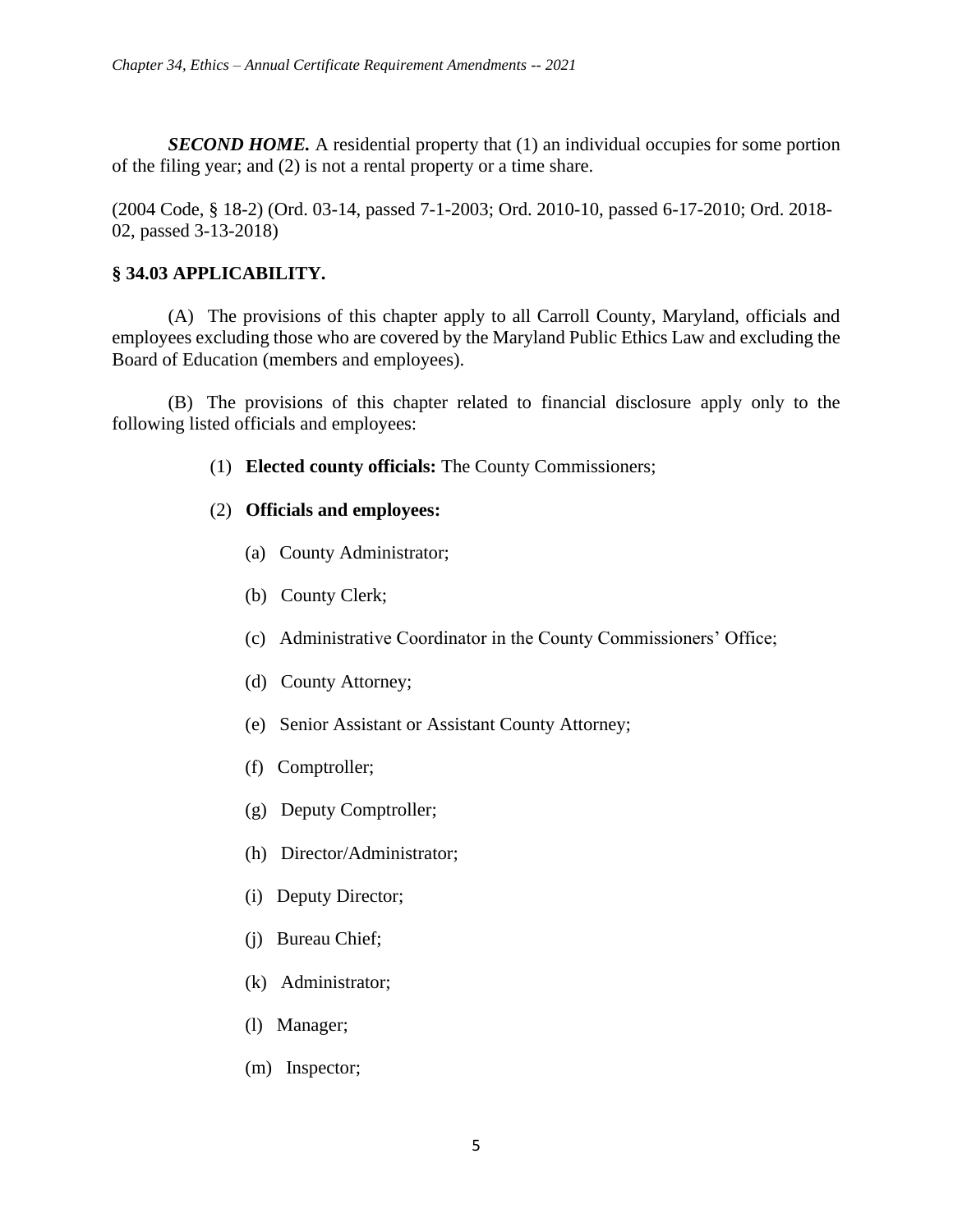- (n) Auditor;
- (o) Office Manager;
- (p) Code Official;
- (q) Deputy Code Official;
- (r) Legal Documents Coordinator;
- (s) Engineer;
- (t) County Surveyor;
- (u) Investment Officer;
- (v) Collections Office Supervisor;
- (w) Buyer or Senior Buyer;
- (x) Senior Center Manager;
- (y) Plan Reviewers.

#### (3) **Boards and Commissions:**

- (a) Planning Commission;
- (b) BZA;
- (c) Board of License Commissioners (Liquor Board);
- (d) Ethics Commission;
- (e) Agricultural Preservation Board;
- (f) Environmental Advisory Council;
- (g) Electrical Board;
- (h) Plumbing Advisory Board;
- (i) Historic Preservation Commission;
- (j) Utilities Advisory Council; and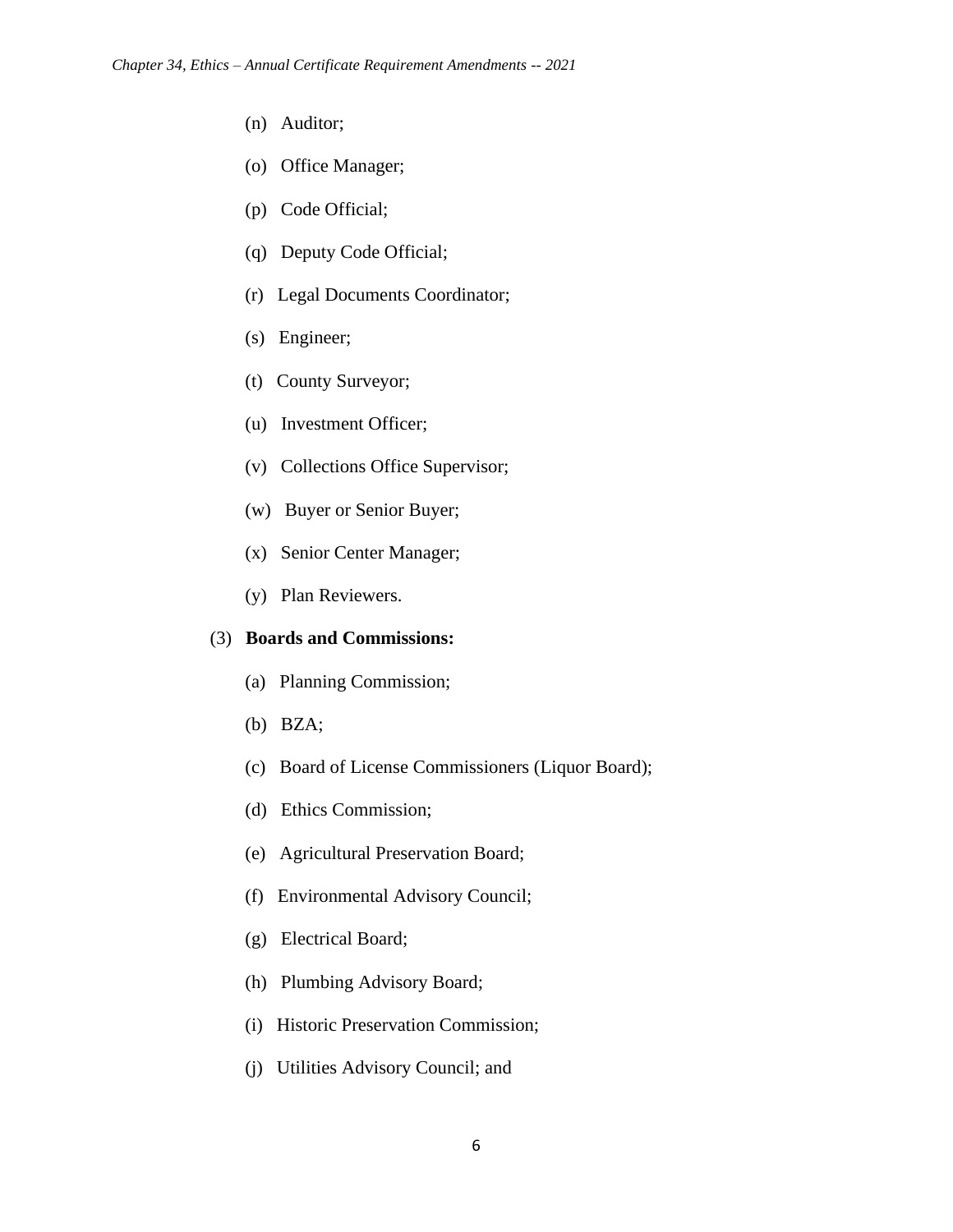(k) Any *ad hoc* committee or task force providing advice and/or recommendations regarding acquisitions, zoning, designations of land, or zoning, subdivision or development related ordinances.

(C) The Ethics Administrator may require financial disclosures from officials and employees not on this list as necessary.

(2004 Code, § 18-3) (Ord. 03-14, passed 7-1-2003; Ord. 2010-10, passed 6-17-2010; Ord. 2018- 02, passed 3-13-2018)

#### **§ 34.04 ETHICS COMMISSION AND ETHICS ADMINISTRATOR.**

(A) There is hereby established an Ethics Commission consisting of six members appointed by the County Commissioners. Initial appointments for members will be staggered. Two members will be appointed for a term of one year, two members will be appointed for a term of two years, and three members will be appointed for a term of three years. Thereafter, all appointments will be for a term of three years. No member will serve more than two consecutive terms.

(B) An Ethics Commission member may serve until a successor is appointed and qualifies.

(C) The County Commissioners will select from the membership of the Ethics Commission an Ethics Administrator, who will serve for a term of three years from the date appointed.

(D) The Ethics Administrator will conduct the routine business of the Ethics Commission and maintain all files and records of the Ethics Commission. The Ethics Administrator will issue advisory opinions, conduct inquiries, investigations, and hearings, and present findings to the Ethics Commission. The Ethics Administrator is a nonvoting member of the Ethics Commission.

(E) Members of the Ethics Commission will possess the following qualifications:

(1) All members will be residents of the county;

(2) No member will hold or be a candidate for office of the United States government, state government, a political subdivision, or municipality;

(3) No member will be an employee of the county government or have a family member as an employee of the county government;

(4) No member will be an employee of any political party; and

(5) No member will be a registered lobbyist for any organization in this state that may create a conflict of interest.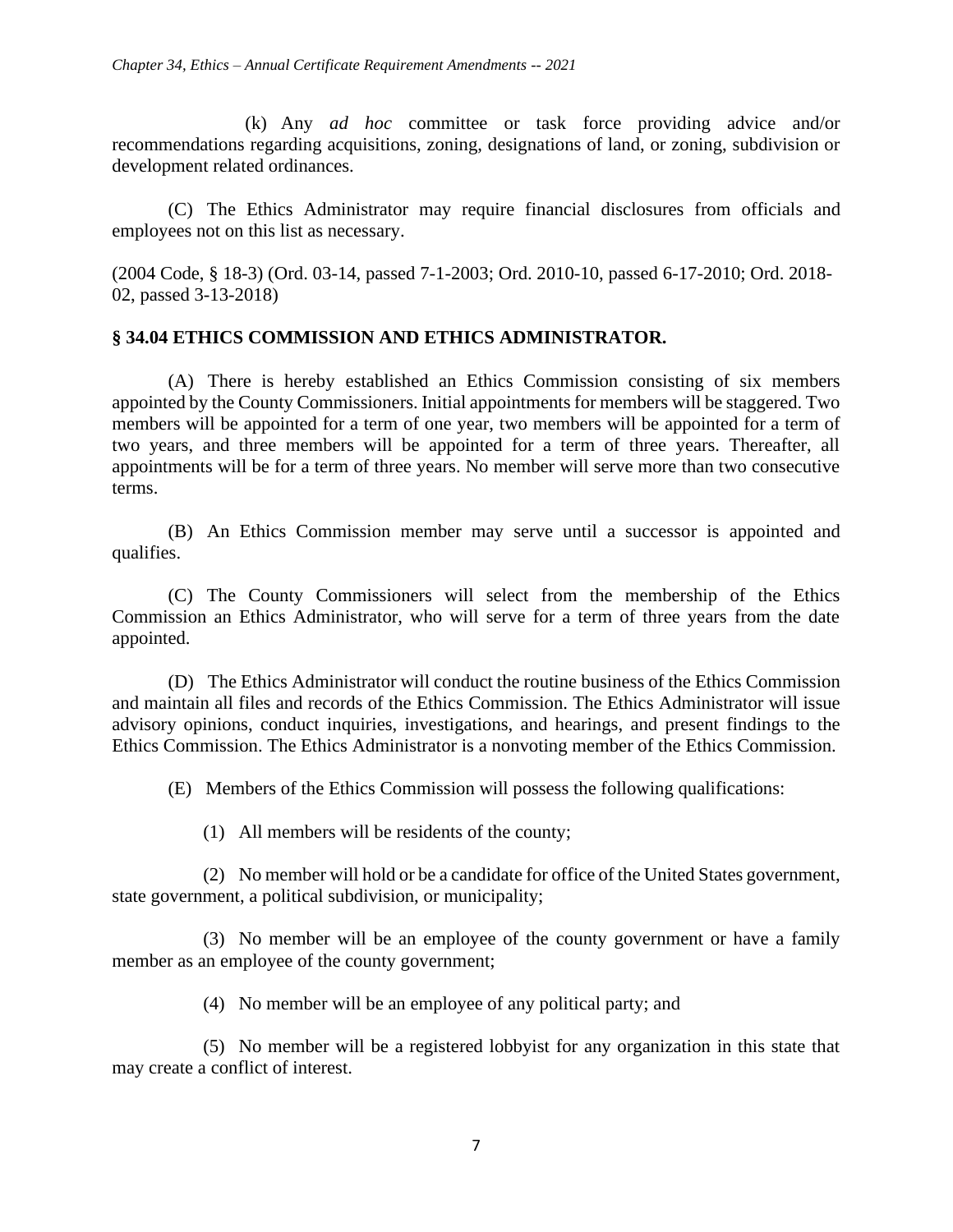(F) The County Commissioners will seek recommendations for members of the Ethics Commission who are believed to be impartial, fair, and reasonable, from the community at large prior to the appointment of Ethics Commission members.

(G) The County Commissioners may remove members of the Ethics Commission for cause, including, but not limited to, conflicts of interest or if they become disqualified.

(H) Members will not be entitled to compensation but are entitled to reimbursement of reasonable expenses. The Ethics Administrator may receive a stipend as determined by the County Commissioners.

(I) A quorum of the Ethics Commission must be present to conduct business. A quorum will consist of a simple majority.

(J) Attendance at Ethics Commission meetings will be limited to Ethics Commission members, legal counsel, and administrative staff designated by the Ethics Commission to take minutes. Other persons with official business before the Ethics Commission may also be in attendance only as permitted by the Ethics Commission.

(K) The County Attorney will advise the Ethics Commission. In the event that the County Attorney is unable to provide legal advice due to a conflict or a perceived conflict, the Ethics Commission may request outside counsel through the County Attorney in accordance with the Code of Public Local Laws § 3-303.

(2004 Code, § 18-4) (Ord. 03-14, passed 7-1-2003; Ord. 2010-10, passed 6-17-2010; Ord. 2018- 02, passed 3-13-2018)

# **§ 34.05 DUTIES AND RESPONSIBILITIES.**

The Ethics Commission will have the following powers, duties and responsibilities:

(A) To devise, receive and maintain all forms generated in accordance with this chapter; forms submitted by any person under this chapter will be retained as a public record for four years after receipt by the Ethics Commission;

(B) To interpret this chapter and provide advisory opinions to persons subject to the provisions of this chapter;

(C) To investigate complaints alleging violations of this chapter;

(D) To hold hearings, swear witnesses, issue decisions, and take any other actions necessary to administer this chapter;

(E) To provide information to the public regarding the purposes and application of this chapter and ensure training to officials and employees on a regular basis;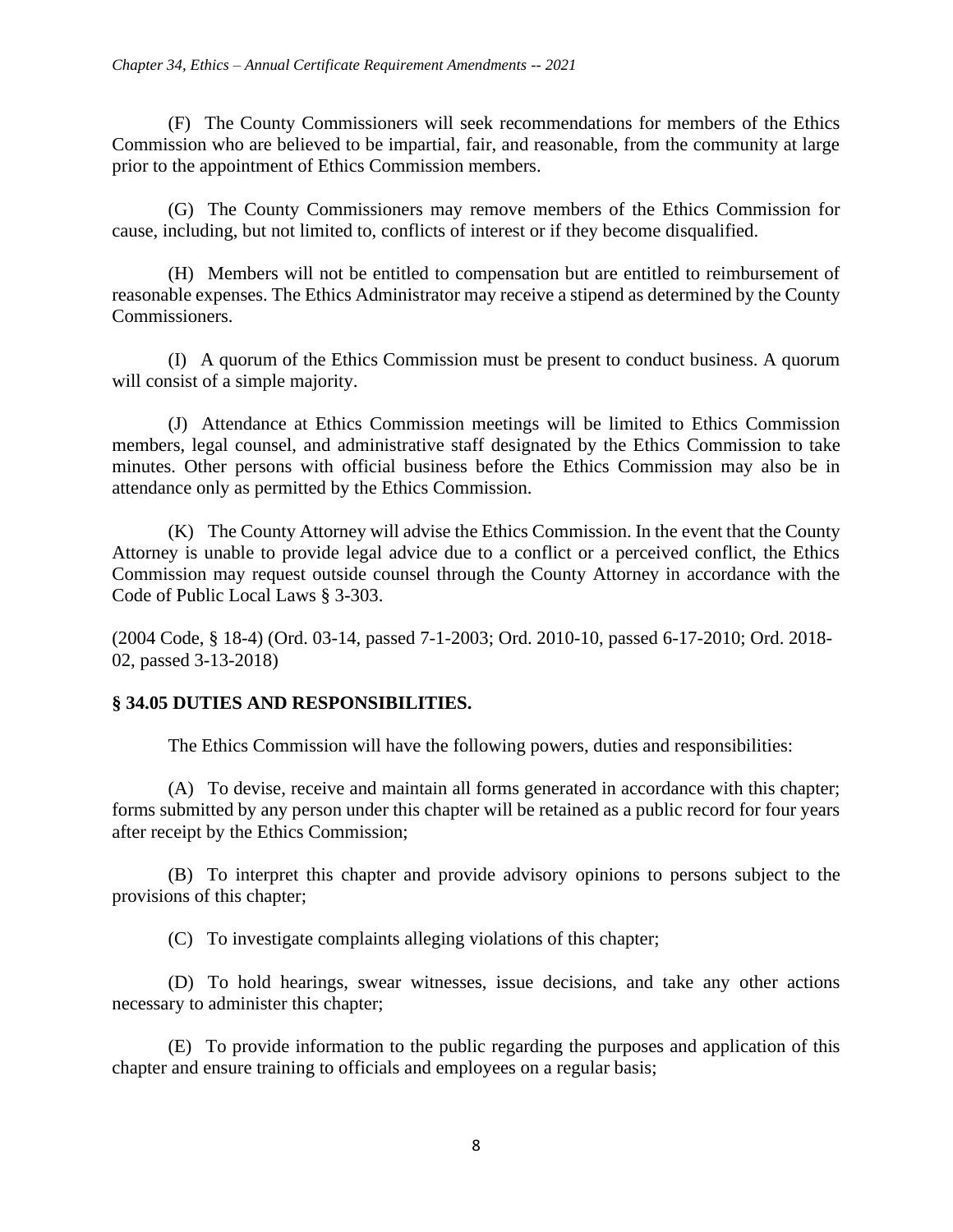(F) To meet as needed but no less than once per year; and

(G) To provide periodic review of this chapter to determine if changes are required to be in compliance with the requirements of Md. Code, State Government Article, Title 15, Subtitle 8, Annotated Code of Maryland, and forward any recommended changes and amendments to the County Commissioners for enactment; and

(H) To certify to the State Ethics Commission on or before October 1 of each year that the county is in compliance with the requirements of Md. Code, State Government Article, Title 5, Subtitle 8, Annotated Code of Maryland for elected officials.

(2004 Code, § 18-5) (Ord. 03-14, passed 7-1-2003; Ord. 2018-02, passed 3-13-2018)

# **§ 34.06 PROCEDURES FOR ADVISORY OPINIONS.**

(A) Any official or employee, or other person subject to the provisions of this chapter may submit a written request to the Ethics Administrator for an advisory opinion concerning the application of this chapter.

(B) The Ethics Administrator will respond promptly, but no later than 30 calendar days, in writing to such requests providing interpretations of this chapter based on the facts provided or reasonably available. If the Ethics Administrator is unable to respond within 30 days, then the County Attorney will respond, or in the absence of the County Attorney, the Ethics Commission will respond.

(C) An advisory opinion rendered by the Ethics Administrator may be revised by the Ethics Commission.

(D) If dissatisfied with the Ethics Administrator's response, a person may request a second opinion from the Ethics Commission.

(E) Advisory opinions will be maintained as public records and, should there be a request for viewing under the Maryland Public Information Act, will be redacted (edited) to protect all personally identifiable information. Confidential copies of advisory opinions will be mailed to all members of the Ethics Commission and to the County Attorney.

(2004 Code, § 18-6) (Ord. 03-14, passed 7-1-2003; Ord. 2010-10, passed 6-17-2010; Ord. 2018- 02, passed 3-13-2018)

# **§ 34.07 COMPLAINT PROCEDURES.**

(A) **Filing of complaints.** Any person, including the Ethics Commission on its own motion, may file a complaint of questionable conduct or misconduct with the Ethics Commission. Such complaints must: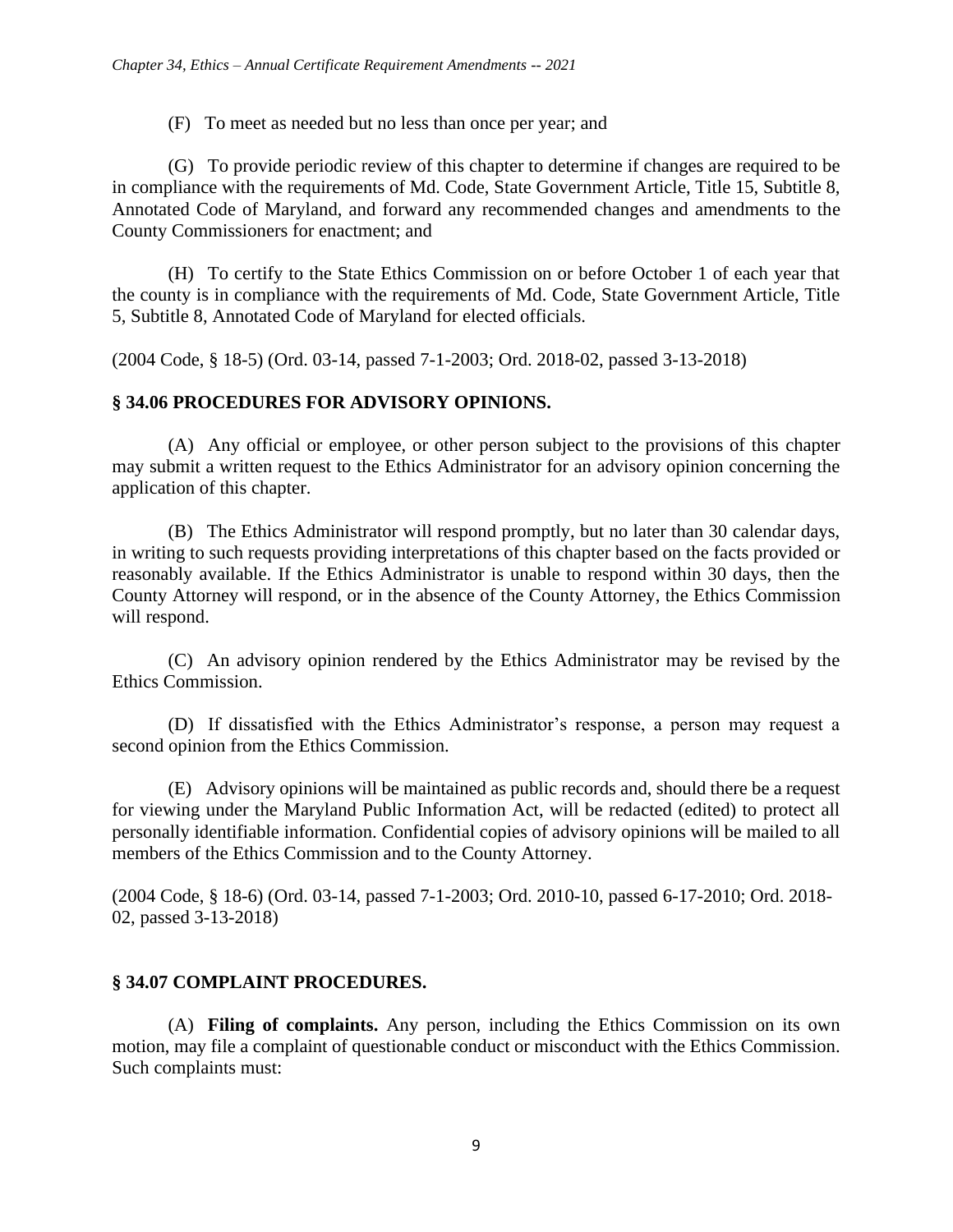(1) Be against an official, employee, or lobbyist under the jurisdiction of the Ethics Commission;

(2) Allege a violation of any of the provisions of this chapter either by:

(a) Actual activities or decisions that present a conflict of interest; or

(b) Conduct or relationships that give the appearance of a conflict of interest or improper influence; or

(c) Conduct that may present a conflict of interest or improper influence; or

(d) Conduct or relationships that violate the financial disclosure or lobbying provisions of this chapter including failure to adequately complete forms.

(3) Be filed with the Ethics Commission in writing and under oath with penalty of perjury. The written complaint of violation must contain the name of the employee or official and set forth sufficient facts to substantiate the alleged violation. The complaint must also contain the name, address, and telephone number of the complainant.

(4) A complaint must be filed within two years after the date of the alleged violation.

(B) **Confidentiality.** After a complaint is filed the proceedings, meetings, and activities of the Ethics Commission relating to the complaint are confidential as outlined in § 34.15.

# (C) **Processing complaints.**

(1) **Recording complaints.** Once the Ethics Commission receives a complaint it will be recorded in an appropriate confidential log under a unique file number. This log will be kept with confidential files and will not be subject to public view. If a reasonable basis exists for a preliminary inquiry, the Ethics Commission will send written notice of the complaint to the complainant and respondent.

### (2) **Investigating complaints.**

(a) Prior to questioning any respondent, he or she shall be informed of his or her right to have legal representation present if he or she so desires.

(b) **Preliminary inquiry.** The Ethics Commission, through the Ethics Administrator, may conduct a preliminary inquiry to determine whether the matter should be processed as a complaint. If there are insufficient facts upon which to base a determination of a violation, the Ethics Commission, through the Ethics Administrator, will judge that the matter does not qualify for further action. The disposition will be entered in the confidential log. The Ethics Commission will dismiss the complaint and notify the complainant and respondent in writing. All information will be subject to the confidentiality provisions of this chapter.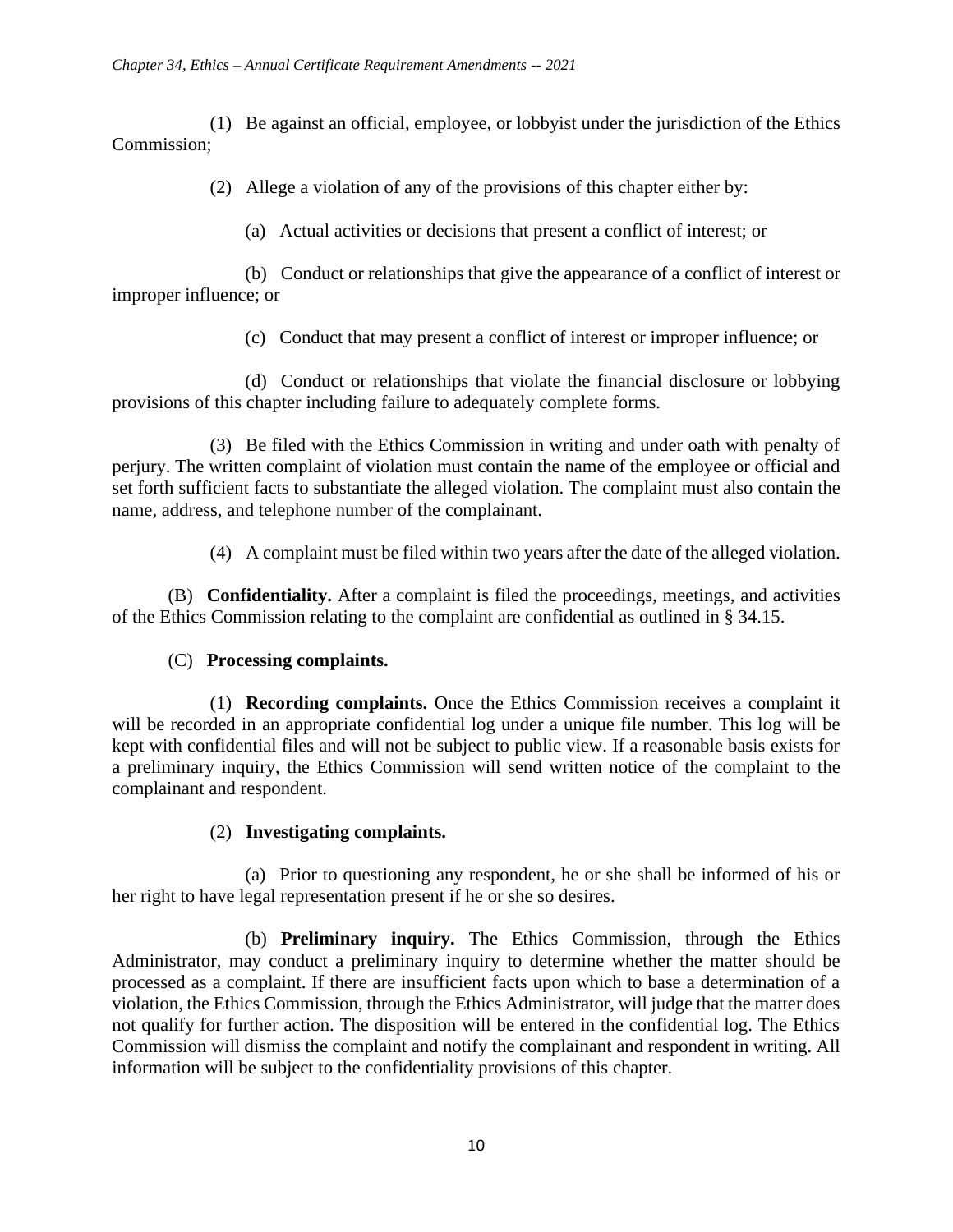### (c) **Formal investigation.**

1. Complaints which are determined to have enough merit for further action will be investigated by the Ethics Administrator with assistance from selected county staff.

2. The Ethics Commission may refer a complaint to the County Attorney, or other legal counsel, if appropriate, for investigation and review.

3. After investigation, the Ethics Administrator will call an Ethics Commission meeting to present the results of the investigations of the complaints to the Ethics Commission for its consideration. This report may contain, but need not contain, provisions for a resolution of minor infractions, which have been agreed to by the respondent. The Ethics Commission may accept this resolution and no hearing need be scheduled. Upon resolution, the Ethics Commission will notify the complainant and respondent in writing.

4. If the Ethics Commission determines that there is sufficient evidence that a violation of the ethics laws has or is occurring, and a resolution is not appropriate, a hearing will commence, either in conjunction with the investigation report meeting or at a later date. The respondent and complainant will be notified in writing at least 30 days prior to the Commission meeting at which the investigation report will be presented and a decision to have a hearing may be made. The letter will contain the preliminary findings of the Ethics Commission and will indicate that a hearing may be held in conjunction with the report of the investigation or at a later date. The subject of the complaint will be given an opportunity to address the Ethics Commission regarding the complaint.

(D) **Oaths and requests.** The Ethics Commission will have the following powers to the extent permitted by law:

(1) On its own or through its designee, the Ethics Commission may administer oaths and affirmations.

(2) The Ethics Commission may request in writing any person to attend, testify, or produce books, papers, records, documents or other tangible objects.

(3) County employees are expected to comply with all requests from the Ethics Commission or be subject to action under Chapter 36 of this County Code.

### (E) **Hearings.**

(1) The Ethics Commission will conduct hearings. A member may recuse himself or herself if a personal interest may present a conflict or an appearance of conflict. Hearings are not open to the public.

(2) The respondent may be represented by counsel of their choosing and may present evidence and witnesses on their own behalf.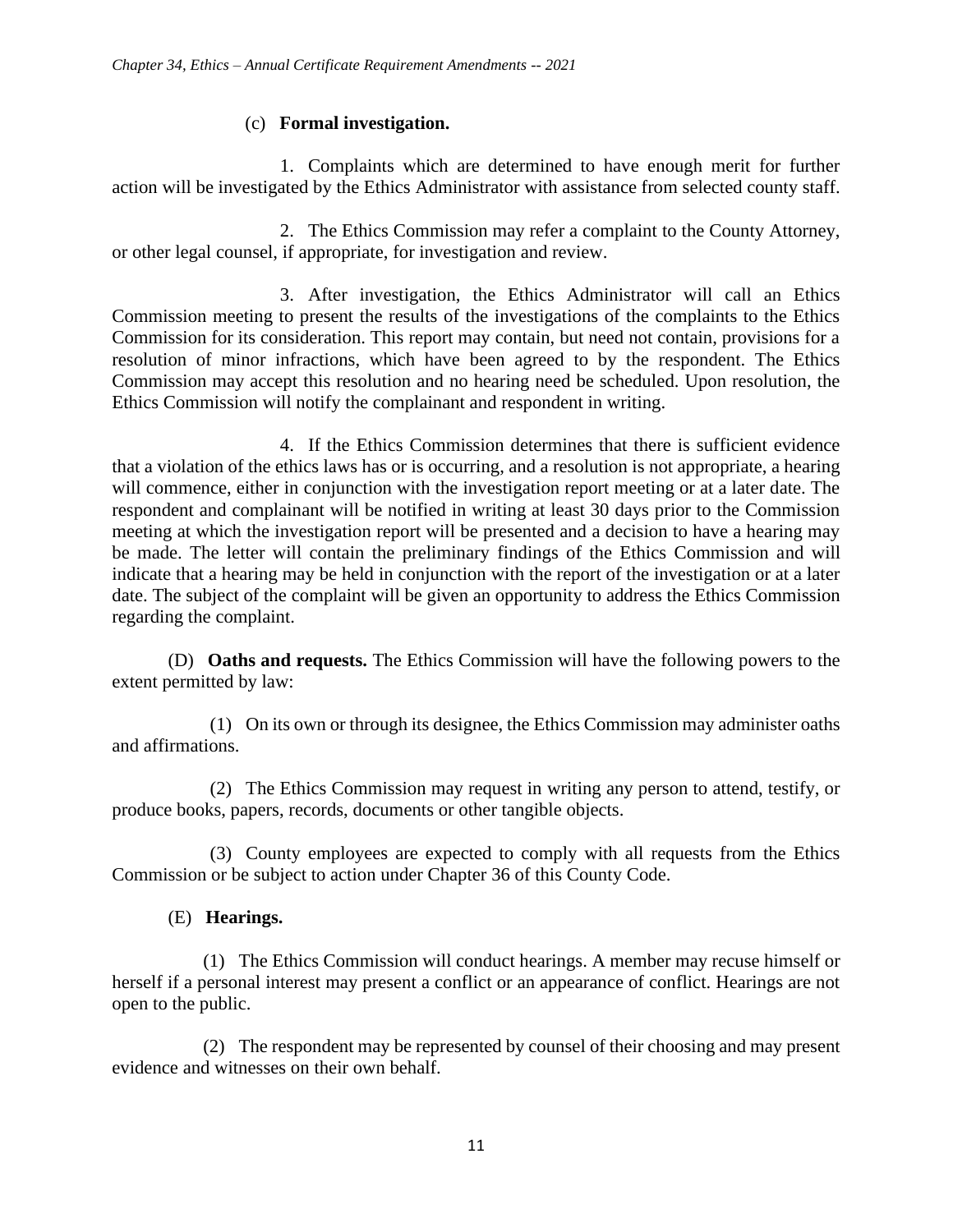(3) The respondent is entitled to know the names of all witnesses and is entitled to receive copies of all evidence against him or her at least 30 days prior to a formal hearing.

(4) The respondent has a right to be present during testimony of all witnesses and shall have the right of cross examination.

(5) All hearings are administrative hearings and are therefore not subject to the strict rules of evidence. Latitude is available to the Ethics Commission in order to determine the true circumstances of the case and arrive at an appropriate conclusion.

(6) The respondent(s) shall be the only party or parties to the proceeding, and any evidence, witnesses, and investigation results will be presented to the Ethics Commission by the Ethics Administrator or, if necessary, by staff assisting the Ethics Administrator.

(7) The standard of review used by the Ethics Commission in determining whether a violation has occurred will be a preponderance of the evidence.

(8) The Ethics Commission will make written findings of fact and conclusions of law based on evidence presented at the hearing. The report of the Ethics Commission will contain the alleged violations, the elements of the violations, the findings of fact by the Ethics Commission, action taken by the Ethics Commission, and the signature of Ethics Commission members present at the hearing. The Ethics Commission will send its written findings to the complainant and respondent.

(9) Upon finding of a violation, the Ethics Commission may take any enforcement action provided for in § 34.17 of this chapter.

(10) A finding of a violation is public information. Written reports of investigations will be maintained as public records and, should there be a request for viewing under the Maryland Public Information Act, will be redacted (edited) to protect personally identifiable information.

# (F) **Criminal activity.**

(1) If the Ethics Commission, while considering a complaint, finds that there are reasonable grounds to believe that the respondent may have committed a criminal offense, the Ethics Commission will promptly refer the matter to an appropriate prosecuting authority.

(2) The Ethics Commission will make available to the prosecuting authority all pertinent evidence or information under its control.

(G) **Dismissal of complaint.** The Ethics Commission may at any time dismiss a complaint if it believes that probable cause of a violation of this chapter does not exist.

(2004 Code, § 18-7) (Ord. 03-14, passed 7-1-2003; Ord. 2018-02, passed 3-13-2018)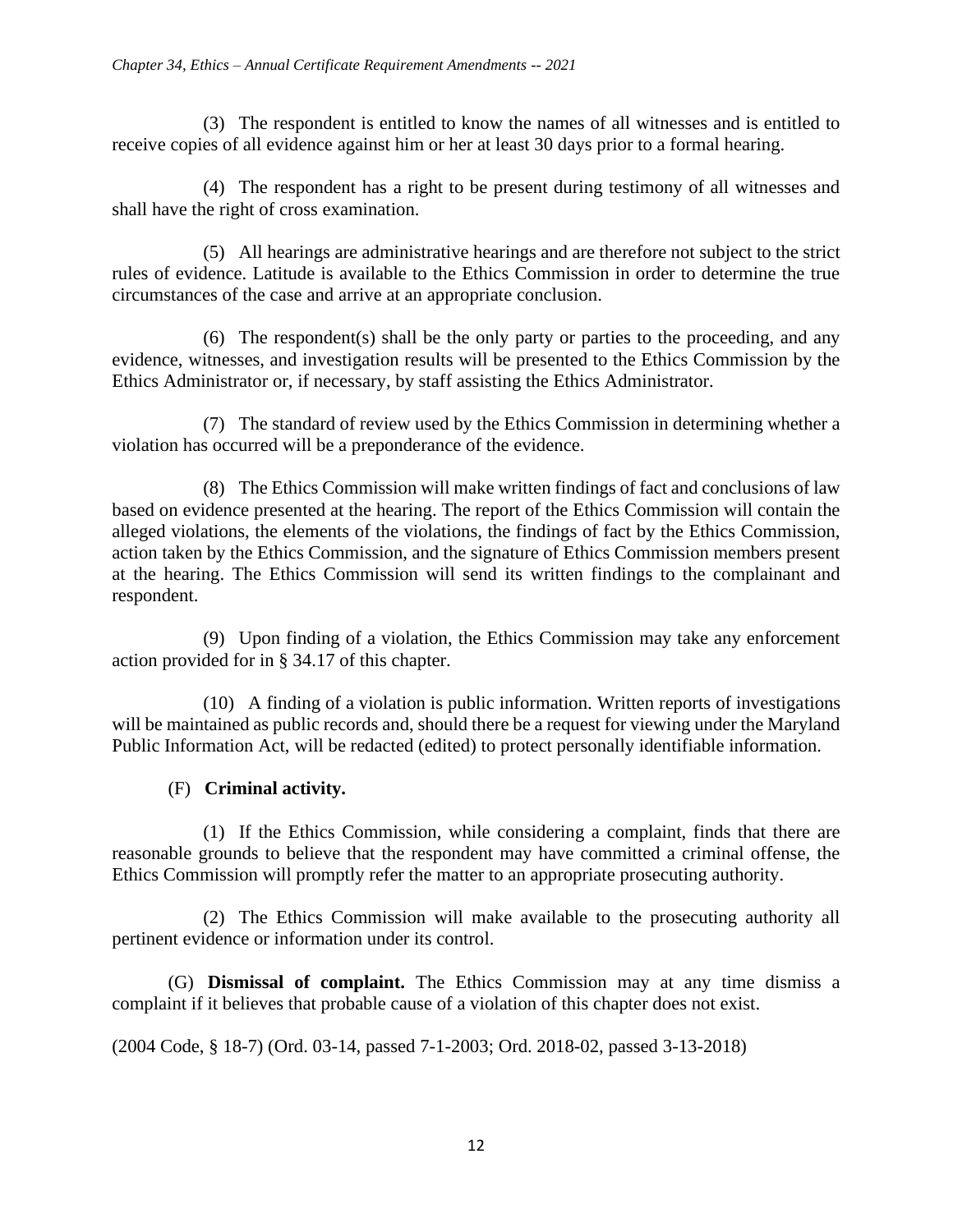### **§ 34.08 PROHIBITED CONDUCT AND CONFLICTS OF INTEREST.**

Carroll County officials and employees will not:

(A) **Participation prohibitions.** Except as permitted by Ethics Commission regulation or opinion, an official or employee may not participate in:

(1) Except in the exercise of an administrative or ministerial duty that does not affect the disposition or decision of the matter, any matter in which, to the knowledge of the official or employee, the official or employee, or a qualified relative of the official or employee has an interest.

(2) Except in the exercise of an administrative or ministerial duty that does not affect the disposition or decision with respect to the matter, any matter in which any of the following is a party:

(a) A business entity in which the official or employee has a direct financial interest of which the official or employee may reasonably be expected to know;

(b) A business entity for which the official, employee, or a qualified relative of the official or employee is an officer, director, trustee, partner, or employee;

(c) A business entity with which the official or employee or, to the knowledge of the official or employee, a qualified relative is negotiating employment or has any arrangement concerning prospective employment;

(d) If the contract reasonably could be expected to result in a conflict between the private interests of the official or employee and the official duties of the official or employee, a business entity that is a party to an existing contract with the official or employee, or which, to the knowledge of the official or employee, is a party to a contract with a qualified relative;

(e) An entity doing business with the county in which a direct financial interest is owned by another entity in which the official or employee has a direct financial interest, if the official or employee may be reasonably expected to know of both direct financial interests; or

(f) A business entity that:

1. The official or employee knows is a creditor or obligee of the official or employee or a qualified relative of the official or employee with respect to a thing of economic value; and

2. As a creditor or obligee, is in a position to directly and substantially affect the interest of the official or employee or a qualified relative of the official or employee.

(3) A person who is disqualified from participating under  $\S 34.08(A)(1)$  or (2) shall disclose the nature and circumstances of the conflict and may participate or act if: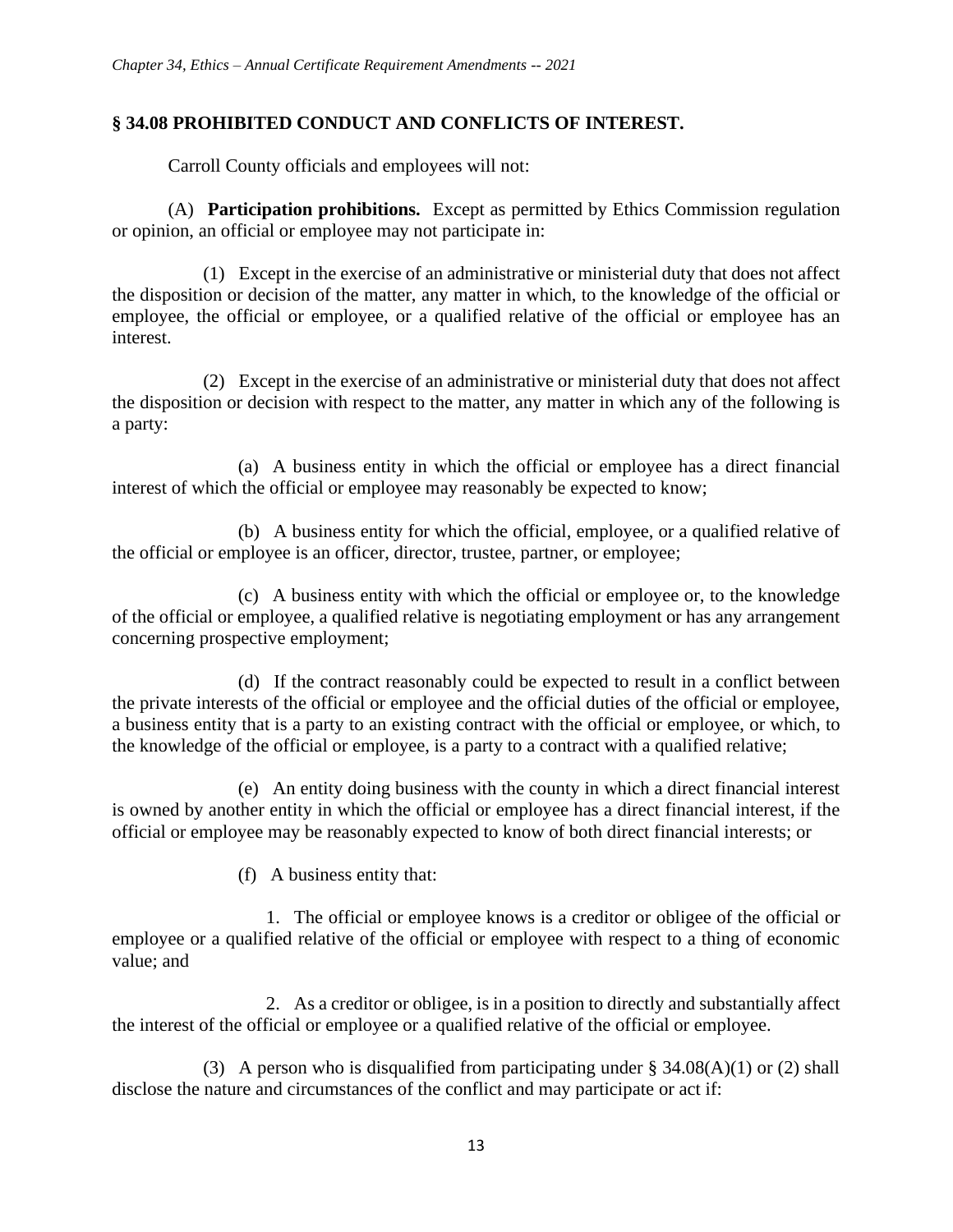- (a) The disqualification leaves a body with less than a quorum capable of acting;
- (b) The disqualified official or employee is required by law to act; or
- (c) The disqualified official or employee is the only person authorized to act.

(4) A former local lobbyist who becomes a County official or employee may not participate in a case, contract or other specific matter for one calendar year after terminating their local lobbying registrations if they previously assisted or represented another party in the matter. This does not apply to uncompensated or minimally compensated (less than about \$12,000.00) board/commission members or elected officials. Until the conclusion of the next regular session that begins after the elected official leaves office, a former elected official may not assist or represent another party for compensation in a matter that is the subject of legislative action.

(5) The prohibitions of division  $(A)(1)$  (2) of this section do not apply if participation is allowed by regulation or opinion of the Ethics Commission.

(B) Except as permitted by regulation of the Ethics Commission when the interest is disclosed or when the employment does not create a conflict of interest or appearance of conflict, an official or employee may not:

(1) Be employed by or have a financial interest in any entity:

(a) Subject to the authority of the official or employee or the county agency, board, or commission with which the official or employee is affiliated; or

(b) That is negotiating or has entered a contract with the agency, board or commission with which the official or employee is affiliated; or

(c) Hold any other employment relationship that would impair the impartiality or independence of judgment of the official or employee.

(2) This prohibition does not apply to:

(a) An official or employee appointed to a regulatory or licensing authority pursuant to a statutory requirement that persons subject to the jurisdiction of the authority be represented in appointments to the authority;

(b) Subject to other provisions of law, a member of a board or commission in regard to a financial interest or employment held at the time of appointment, provided the financial interest or employment is publicly disclosed to tire appointing authority and the Ethics Commission.

(c) An official or employee whose duties are ministerial, if the private employment or financial interest does not create a conflict of interest or the appearance of a conflict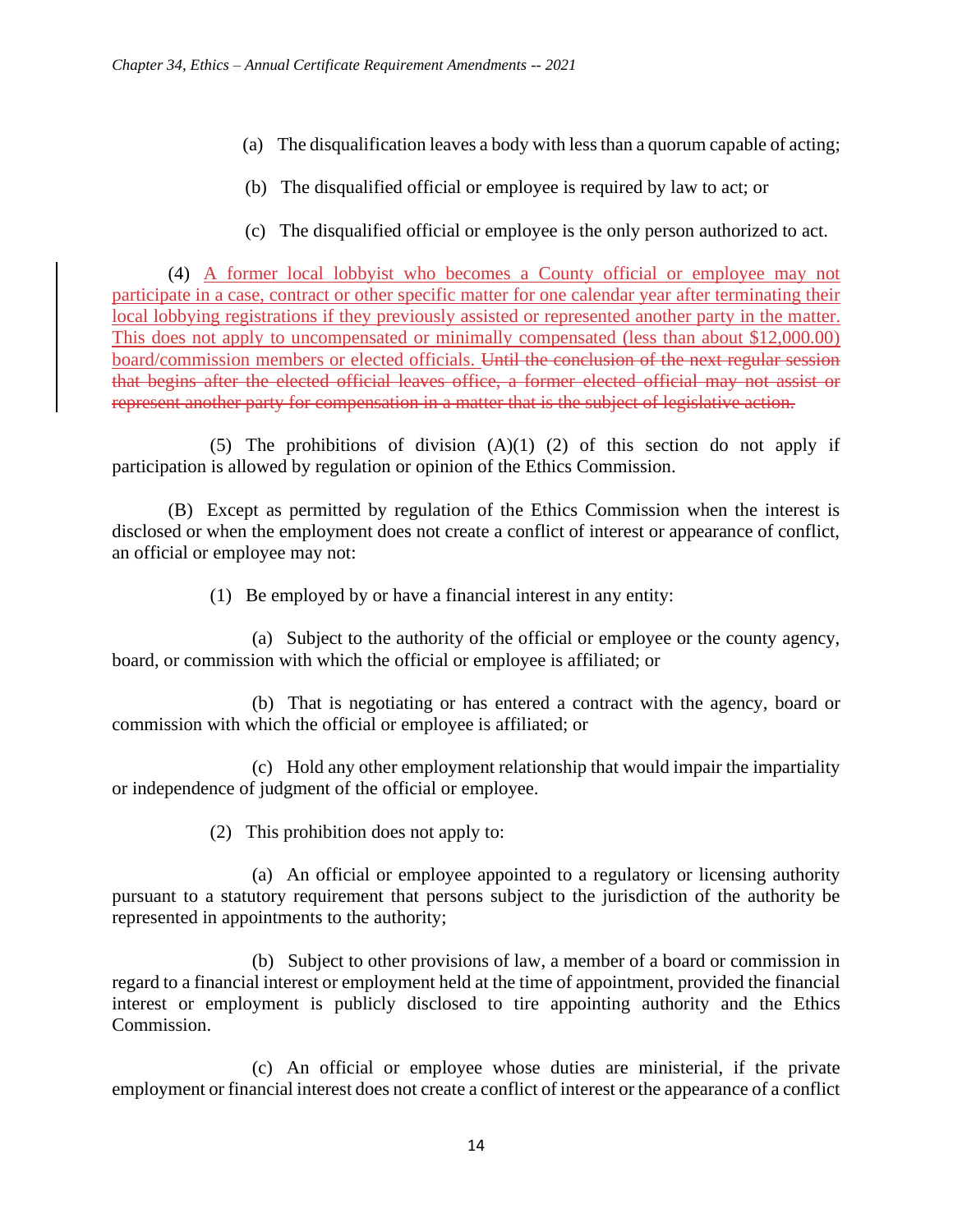of interest as permitted and in accordance with regulations adopted by the Ethics Commission; or

(d) Employment or financial interests allowed by regulation of the Ethics Commission if the employment does not create a conflict of interest or the appearance of a conflict of interest or the financial interest is disclosed.

(C) Represent any party, for a contingent fee, before any county body.

#### (D) **Post-employment limitations and restrictions:**

(1) A former official or employee may not assist or represent any party other than the county for compensation in a case, contract, or other specific matter involving the county if that matter is one in which the former official or employee significantly participated as an official or employee.

(2) A former elected official may not assist or represent another party for compensation in a matter that is the subject of legislative action for one calendar year after the elected official leaves office.

### (E) **Prestige of office.**

(1) May not intentionally use the prestige of their office or public position for their own benefit or that of another or misuse county property, time, resources, or materials. This does not prohibit the performance of usual and customary constituent services by an elected official without additional compensation.

(2) An official may not directly or indirectly initiate a solicitation for a person to retain the compensated services of a particular regulated lobbyist or lobbying firm.

(3) An official, other than an elected official, or employee may not use public resources or the title of the official or employee to solicit a contribution as that term is defined in the Election Law Article.

(4) An elected official may not use public resources to solicit a contribution as that term is defined in the Election Law Article.

(F) **Confidential information.** May not use or disclose confidential information acquired in their official county position for their own benefit or that of another. This prohibition also applies to a former employee or official.

(2004 Code, § 18-8) (Ord. 03-14, passed 7-1-2003; Ord. 2018-02, passed 3-13-2018)

#### **§ 34.09 PARTICIPATION IN PROCUREMENT.**

An individual or a person that employs an individual who assists a county agency or unit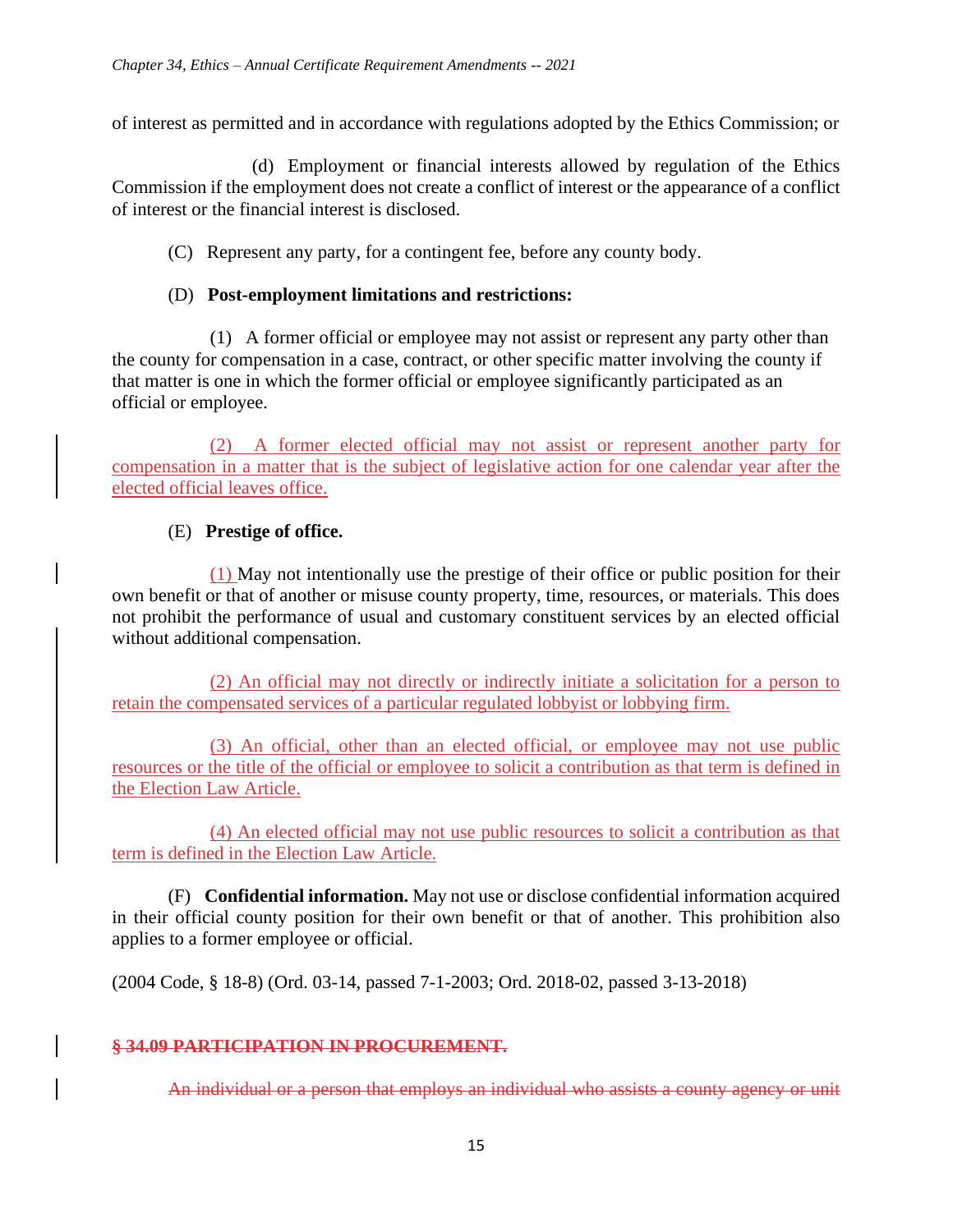in the drafting of specifications, or an invitation for bids, or a request for proposals for a procurement, may not submit a bid or proposal for that procurement, or assist or represent another person, directly or indirectly, who is submitting a bid or proposal for the procurement. This prohibition does not apply to providing literature, sole source procurements, or written comments solicited by the procuring agency. (Ord. 2018-02, passed 3-13-2018)

**§ 34.10 SOLICITATION OR ACCEPTANCE OF GIFTS.**

- (A) An official or employee will not:
	- (1) Solicit any gift;
	- (2) Solicit or facilitate the solicitation of a gift on behalf of another person;

(3) Knowingly accept a gift, directly or indirectly, from any person that the official or employee knows or has reason to know:

(a) Is doing business or seeking to do business with the county;

(b) Has a financial interest that may be substantially and materially affected, in a manner distinguishable from the public generally, by the performance or nonperformance of the official's or employee's duties;

- (c) Is engaged in an activity regulated or controlled by the county; or
- (d) Is a lobbyist with respect to matters within the official's or employee's jurisdiction.
	- (4) This section does not apply to:
		- (a) Meals and beverages consumed in the presence of the donor or sponsoring

entity;

(b) Ceremonial gifts or awards which have insignificant monetary value;

(c) Unsolicited gifts of nominal value that do not exceed \$20.00 or trivial items of informational value;

(d) Reasonable expenses for food, travel, lodging, and scheduled entertainment of the official or the employee for a meeting which is given in return for participation in a panel or speaking engagement at the meeting;

(e) Gifts of tickets or free admission extended to an official or employee from the person sponsoring or conducting the event to attend, charitable, cultural, or political events if the purpose of the gift or admission is to enhance and promote the county as a courtesy or ceremony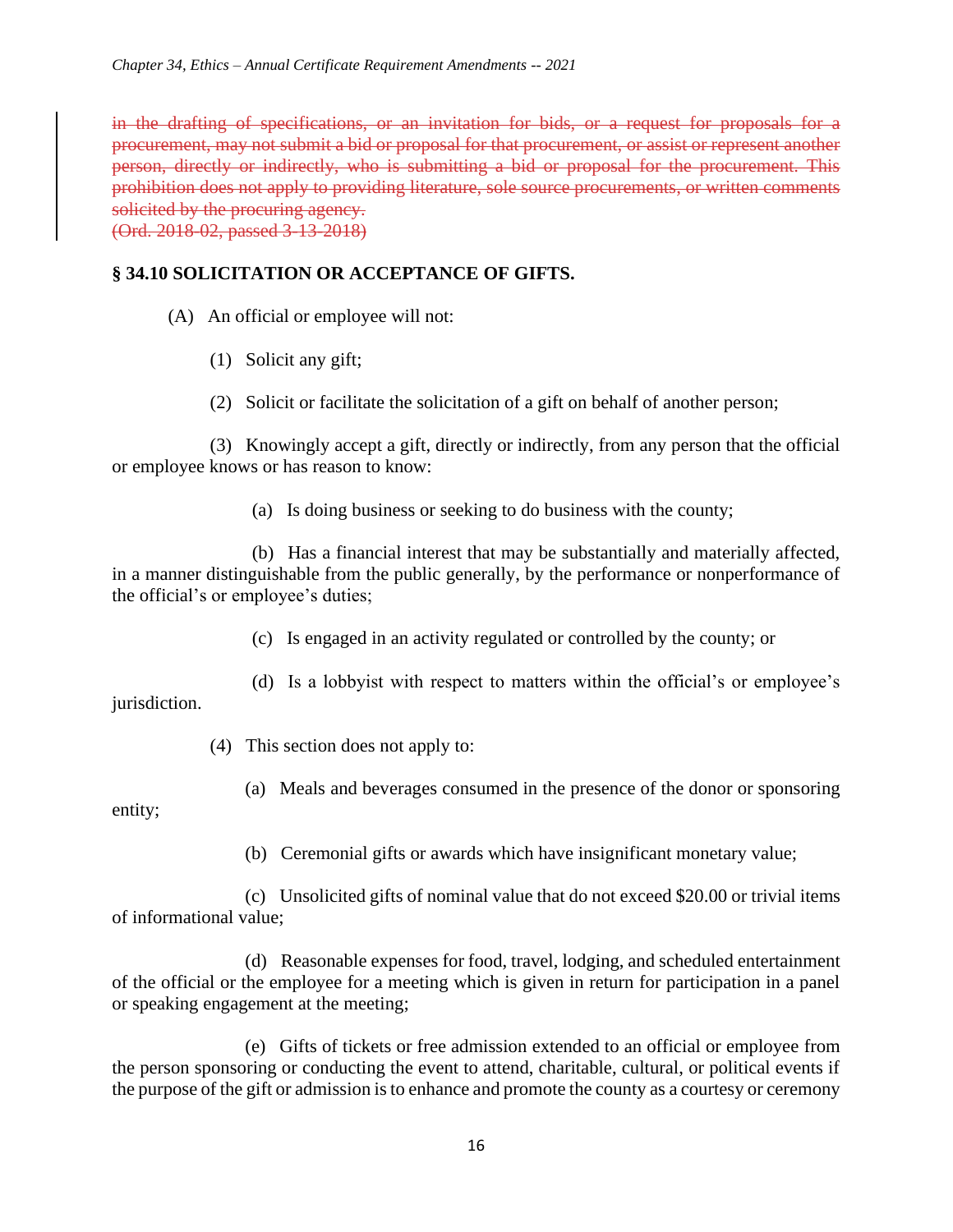extended to the office;

(f) A specific gift or class of gifts which the Ethics Commission exempts from this section after finding in writing that accepting the gift or class of gifts is not detrimental to the impartial conduct of the business of a county agency;

(g) Gifts from a family member; or

(h) Honoraria for speaking to or participating in a meeting, provided that the offering of the honorarium is not related in any way to the official's or employee's official position.

(B) The exceptions listed in § 34.10(A)(4) do not apply to a gift:

(1) That would tend to impair the impartiality and the independence of judgment of the official or employee receiving the gift;

(2) Of significant value that would give the appearance of impairing the impartiality and independence of judgment of the official or employee; or

(3) Of significant value that the recipient official or employee believes or has reason to believe is designed to impair the impartiality and independence of judgment of the official or employee.

(C) If any gifts are received, all county officials and employees must file monthly a statement with the Ethics Commission by the end of each month disclosing those gifts received during that month from any person or entity. The statement must identify the donor of the gift and its approximate retail value at the time of receipt.

(2004 Code, § 18-9) (Ord. 03-14, passed 7-2-2003; Ord. 06-04, passed 5-2-2006; Ord. 2018-02, passed 3-13-2018)

### **§ 34.11 FINANCIAL DISCLOSURES—COUNTY ELECTED OFFICIALS AND CANDIDATES TO BE COUNTY ELECTED OFFICIALS.**

### (A) **Deadlines for filing statements.**

(1) An incumbent local elected official shall file a financial disclosure statement annually no later than April 30 of each year for the preceding calendar year.

(2) An individual who is appointed to fill a vacancy in an office for which a financial disclosure statement is required and who has not already filed a financial disclosure statement shall file a statement for the preceding calendar year within 30 days after appointment.

(3) (a) An individual who, other than by reason of death, leaves an office for which a statement is required shall file a statement within 60 days after leaving the office.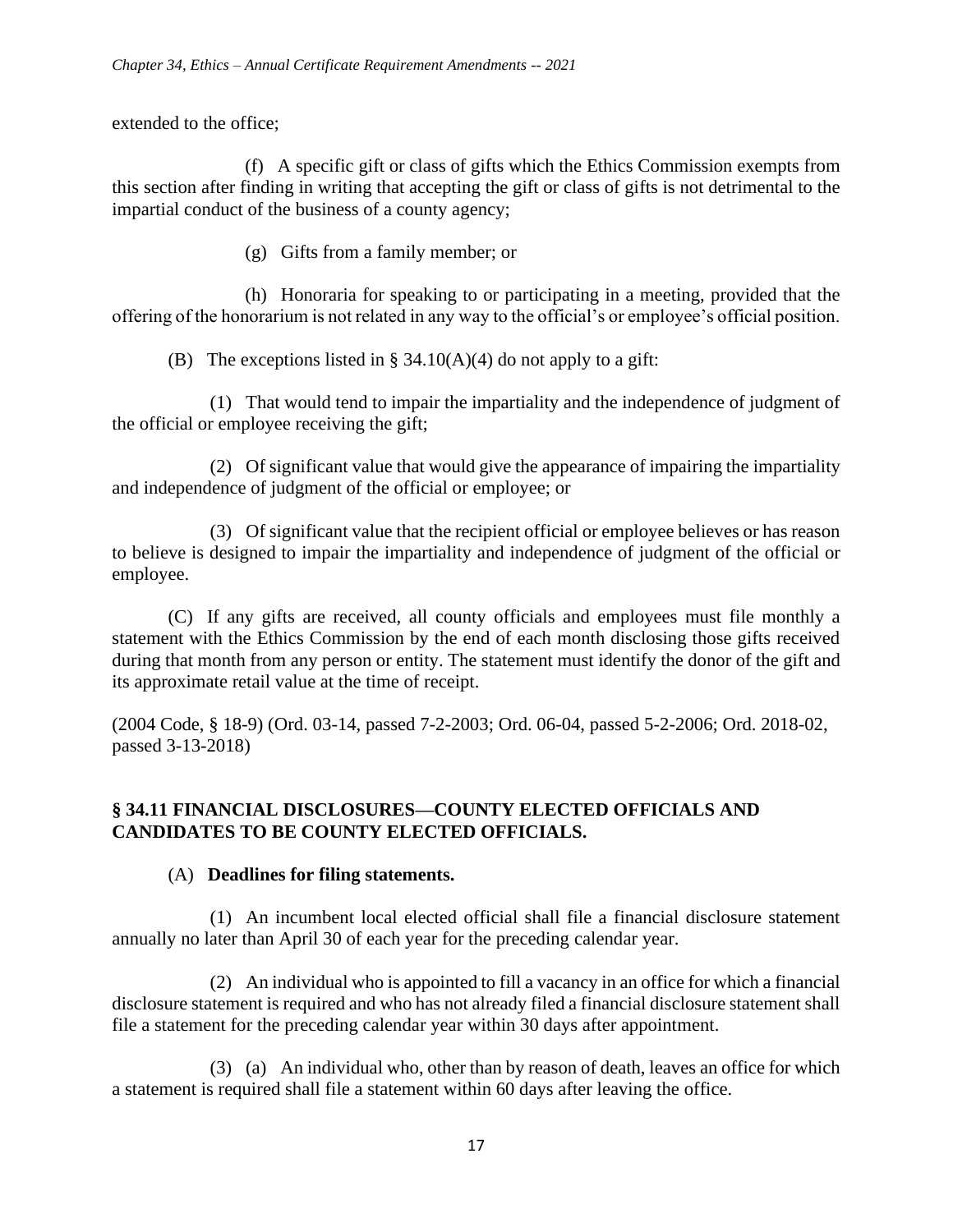### (b) The statement shall cover:

1. The calendar year immediately preceding the year in which the individual left office, unless a statement covering that year has already been filed by the individual; and

2. The portion of the current calendar year during which the individual held the office.

### (B) **Candidates to be local elected officials.**

(1) Except for an official who has filed a financial disclosure statement under another provision of this section for the reporting period, a candidate to be an elected local official shall file a financial disclosure statement each year beginning with the year in which the certificate of candidacy is filed through the year of the election.

(2) A candidate to be an elected local official shall file a statement required under this section:

(a) In the year the certificate of candidacy is filed, no later than the filing of the certificate of candidacy;

(b) In the year of the election, no later than two days after the deadline to file a certificate of candidacy.

(3) A candidate to be an elected official:

(a) May file the statement required under  $\S$  34.11(B)(2)(a) of this chapter with the Carroll County Board of Elections with the certificate of candidacy or with the Ethics Commission prior to filing the certificate of candidacy; and

(b) Shall file the statements required under  $\S$  34.11(B)(2)(b) with the Ethics Commission.

(4) If a statement required by a candidate is overdue and not filed within  $t_{w0}$  eight days after written notice of the failure to file is provided by the County or Board of Elections, the candidate is deemed to have withdrawn the candidacy.

(5) The Carroll County Board of Elections may not accept any certificate of candidacy unless a statement has been filed in proper form.

(6) Within 30 days of the receipt of a statement required under this section, the Carroll County Board of Elections shall forward the statement to the Ethics Commission or the office designated by the Ethics Commission.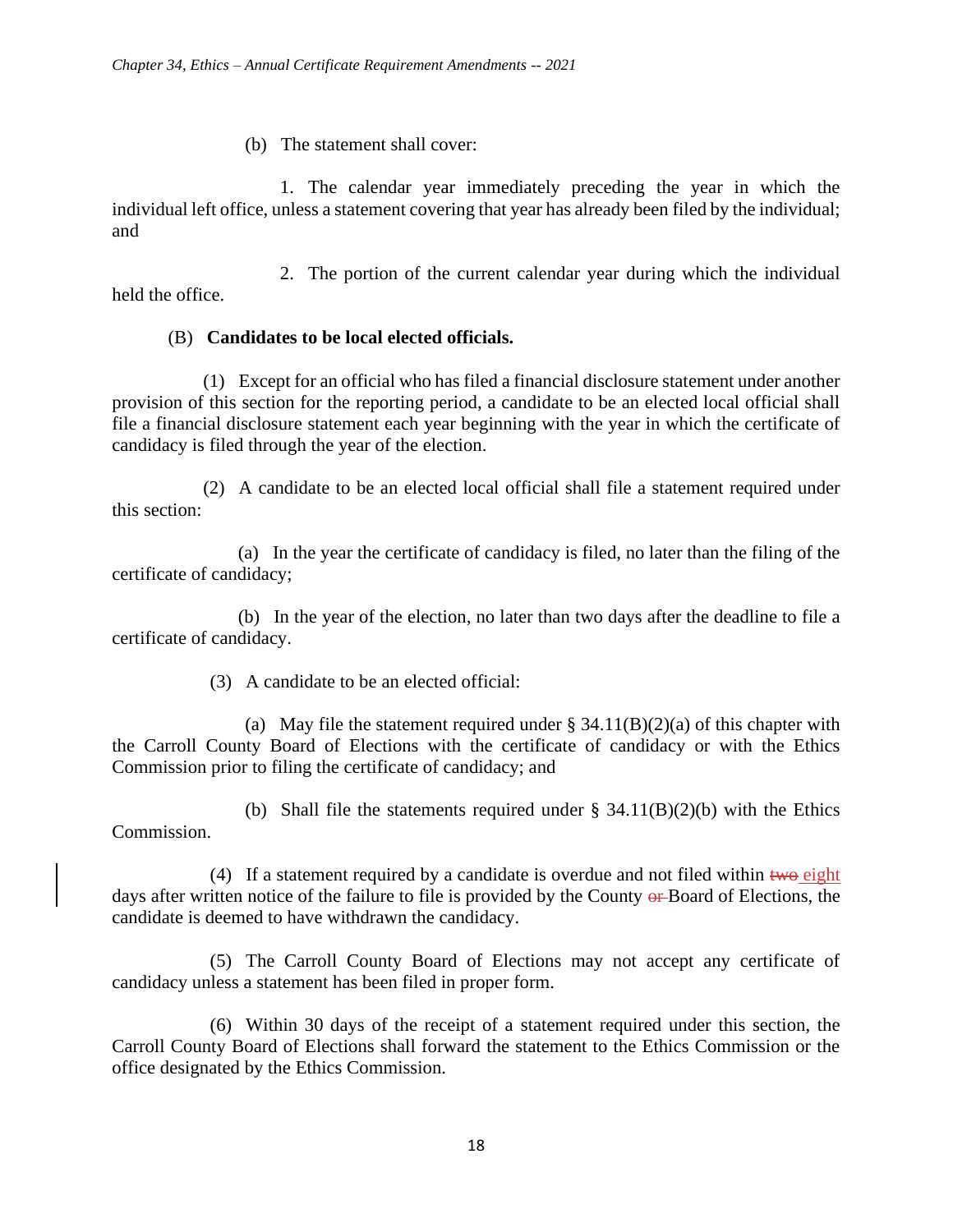(C) The contents of the financial disclosure statement are:

#### (1) **Interests in real property.**

(a) A statement filed under this section shall include a schedule of all interests in real property wherever located.

(b) For each interest in real property, the schedule shall include:

1. The nature of the property and the location by street address, mailing address, or legal description of the property;

2. The nature and extent of the interest held, including any conditions and encumbrances on the interest;

3. The date when, the manner in which, and the identity of the person from whom the interest was acquired;

4. The nature and amount of the consideration given in exchange for the interest or, if acquired other than by purchase, the fair market value of the interest at the time acquired;

5. If any interest was transferred, in whole or in part, at any time during the reporting period, a description of the interest transferred, the nature and amount of the consideration received for the interest, and the identity of the person to whom the interest was transferred; and

6. The identity of any other person with an interest in the property.

### (2) **Interests in corporations and partnerships.**

(a) A statement filed under this section shall include a schedule of all interests in any corporation, partnership, limited liability partnership, or limited liability corporation, regardless of whether the corporation or partnership does business with the county.

(b) For each interest reported under this division  $(C)(2)$ , the schedule shall include:

1. The name and address of the principal office of the corporation, partnership, limited liability partnership, or limited liability corporation;

2. The nature and amount of the interest held, including any conditions and encumbrances on the interest;

3. With respect to any interest transferred, in whole or in part, at any time during the reporting period, a description of the interest transferred, the nature and amount of the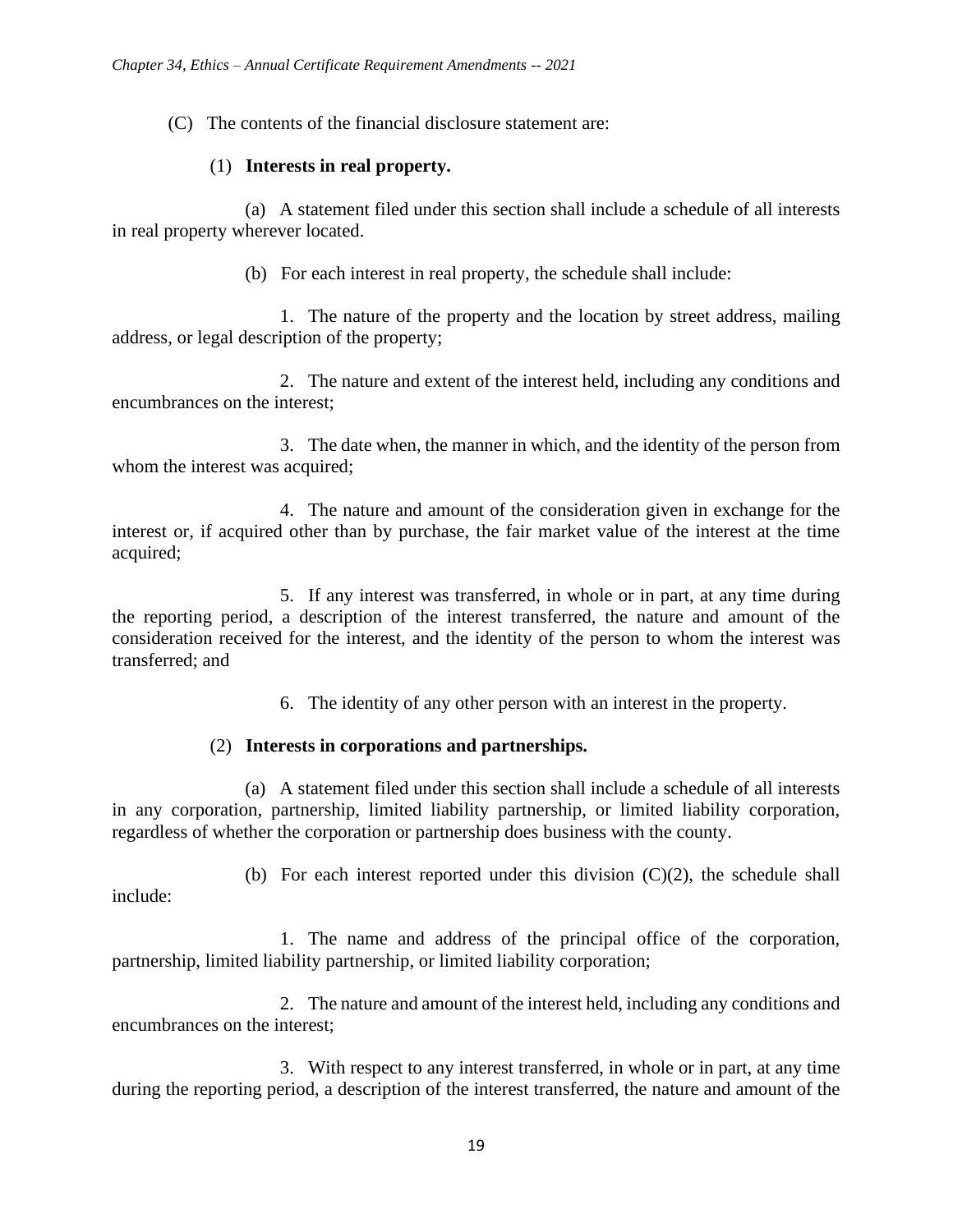consideration received for the interest and, if known, the identity of the person to whom the interest was transferred; and

4. With respect to any interest acquired during the reporting period:

a. The date when, the manner in which, and the identity of the person from whom the interest was acquired; and

b. The nature and the amount of the consideration given in exchange for the interest or, if acquired other than by purchase, the fair market value of the interest at the time acquired.

(c) An individual may satisfy the requirement to report the amount of the interest held under division (C)(2)(b)2. of this section by reporting, instead of a dollar amount:

1. For an equity interest in a corporation, the number of shares held and, unless the corporation's stock is publicly traded, the percentage of equity interest held; or

2. For an equity interest in a partnership, the percentage of equity interest

held.

include:

### (3) **Interests in business entities doing business with the county.**

(a) A statement filed under this section shall include a schedule of all interests in any business entity that does business with the county, other than interests reported under division (C)(2)of this section.

(b) For each interest reported under this division  $(C)(3)$ , the schedule shall

1. The name and address of the principal office of the business entity;

2. The nature and amount of the interest held, including any conditions to and encumbrances in the interest;

3. With respect to any interest transferred, in whole or in part, at any time during the reporting period, a description of the interest transferred, the nature and amount of the consideration received in exchange for the interest and, if known, the identity of the person to whom the interest was transferred; and

4. With respect to any interest acquired during the reporting period:

a. The date when, the manner in which, and the identity of the person from whom the interest was acquired; and

b. The nature and the amount of the consideration given in exchange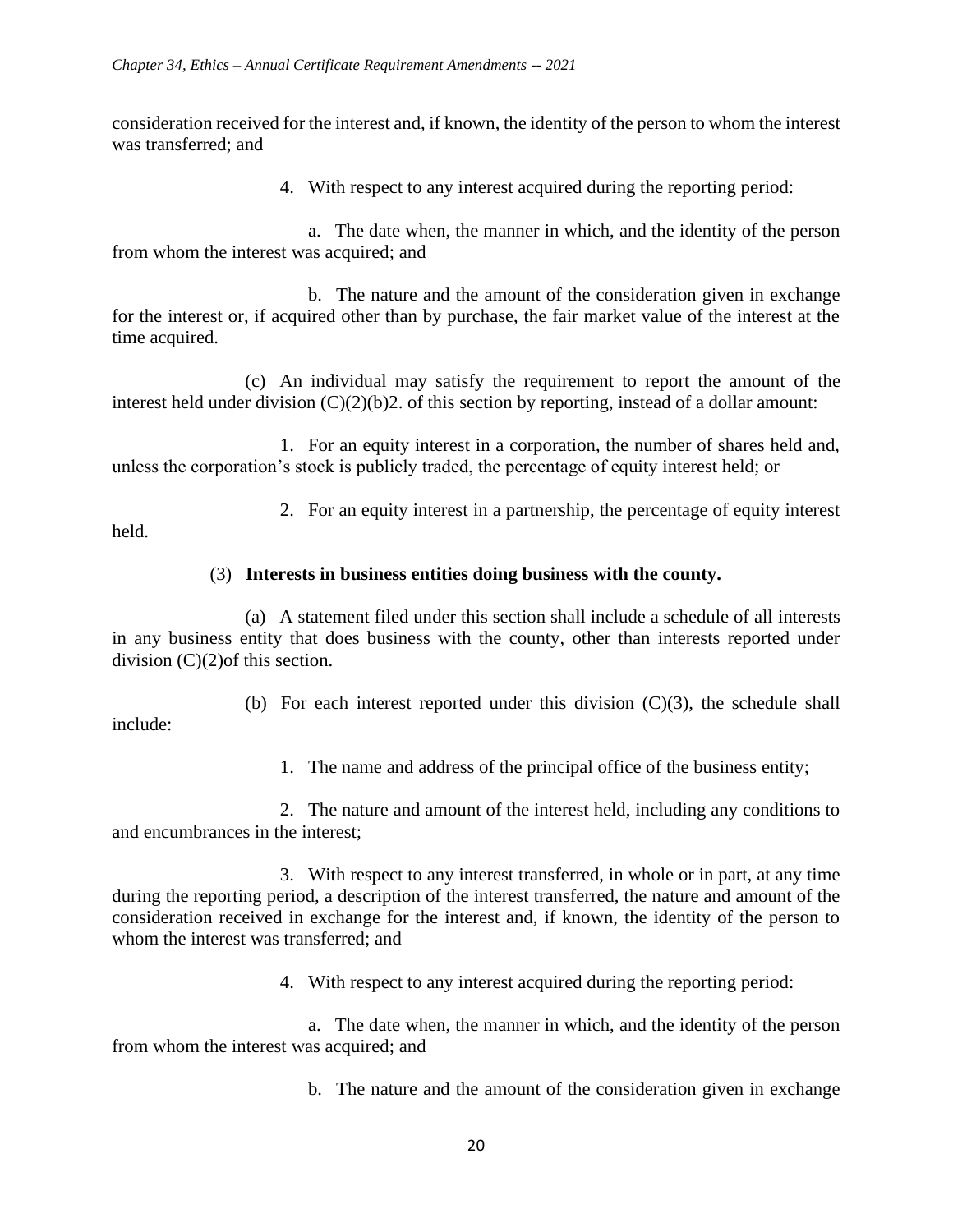for the interest or, if acquired other than by purchase, the fair market value of the interest at the time acquired.

#### (4) **Gifts.**

(a) A statement filed under this section shall include a schedule of each gift in excess of \$20.00 in value or a series of gifts totaling \$100.00 or more received during the reporting period from or on behalf of, directly or indirectly, any one person who does business with or is regulated by the county.

- (b) For each gift reported, the schedule shall include:
	- 1. A description of the nature and value of the gift; and

2. The identity of the person from whom, or on behalf of whom, directly or indirectly, the gift was received.

### (5) **Employment with or interests in entities doing business with county.**

(a) A statement filed under this section shall include a schedule of all offices, directorships, and salaried employment by the individual or member of the immediate family of the individual held at any time during the reporting period with entities doing business with the county.

(b) For each position reported under this division  $(C)(5)$ , the schedule shall

include:

1. The name and address of the principal office of the business entity;

2. The title and nature of the office, directorship, or salaried employment held and the date it commenced; and

3. The name of each county agency with which the entity is involved.

### (6) **Indebtedness to entities doing business with county.**

(a) A statement filed under this section shall include a schedule of all liabilities, excluding retail credit accounts, to persons doing business with the county owed at any time during the reporting period:

1. By the individual; or

2. By a member of the immediate family of the individual if the individual was involved in the transaction giving rise to the liability.

(b) For each liability reported under this division (C)(6), the schedule shall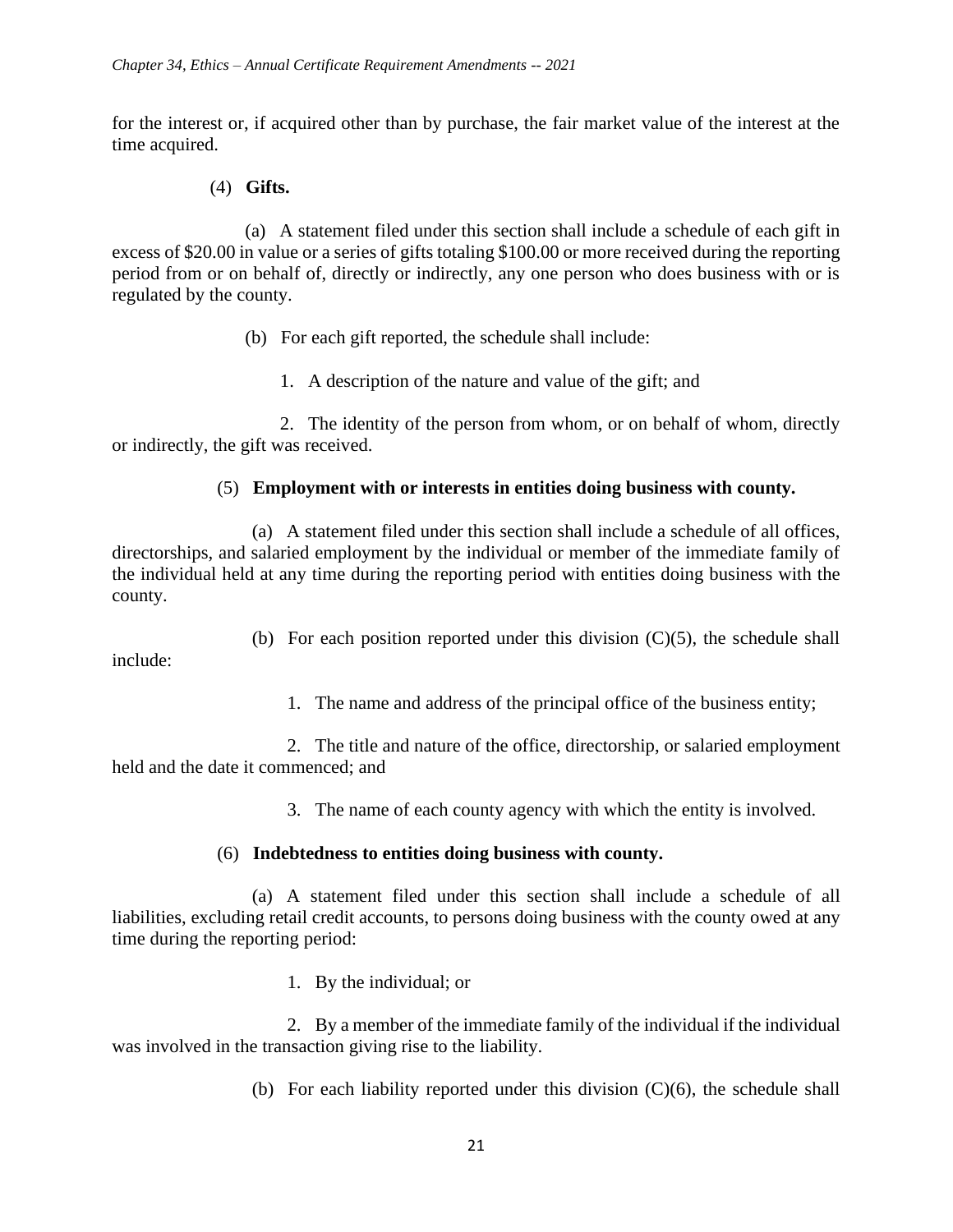include:

1. The identity of the person to whom the liability was owed and the date the liability was incurred;

2. The amount of the liability owed as of the end of the reporting period;

3. The terms of payment of the liability and the extent to which the principal amount of the liability was increased or reduced during the year; and

4. The security given, if any, for the liability.

(7) A statement filed under this section shall include a schedule of the immediate family members of the individual employed by the county in any capacity at any time during the reporting period.

### (8) **Sources of earned income.**

(a) A statement filed under this section shall include a schedule of the name and address of each place of employment and of each business entity of which the individual or a member of the individual's immediate family was a sole or partial owner and from which the individual or member of the individual's immediate family received earned income, at any time during the reporting period.

(b) A minor child's employment or business ownership need not be disclosed if the agency that employs the individual does not regulate, exercise authority over, or contract with the place of employment or business entity of the minor child.

(9) For a statement filed on or after January 1, 2019, if the individual's spouse is a lobbyist regulated by the county, the individual shall disclose the entity that has engaged the spouse for lobbying purposes.

(10) A statement filed under this section may also include a schedule of additional interests or information that the individual making the statement wishes to disclose.

(a) For the purposes of  $\S$  34.11(C)(1), (2), (3), and (4) of this chapter, the following interests are considered to be the interests of the individual making the statement:

1. An interest held by a member of the individual's immediate family, if the interest was, at any time during the reporting period, directly or indirectly controlled by the individual.

(b) An interest held by a business entity in which the individual held a 30% or greater interest at any time during the reporting period.

(c) An interest held by a trust or an estate in which, at any time during the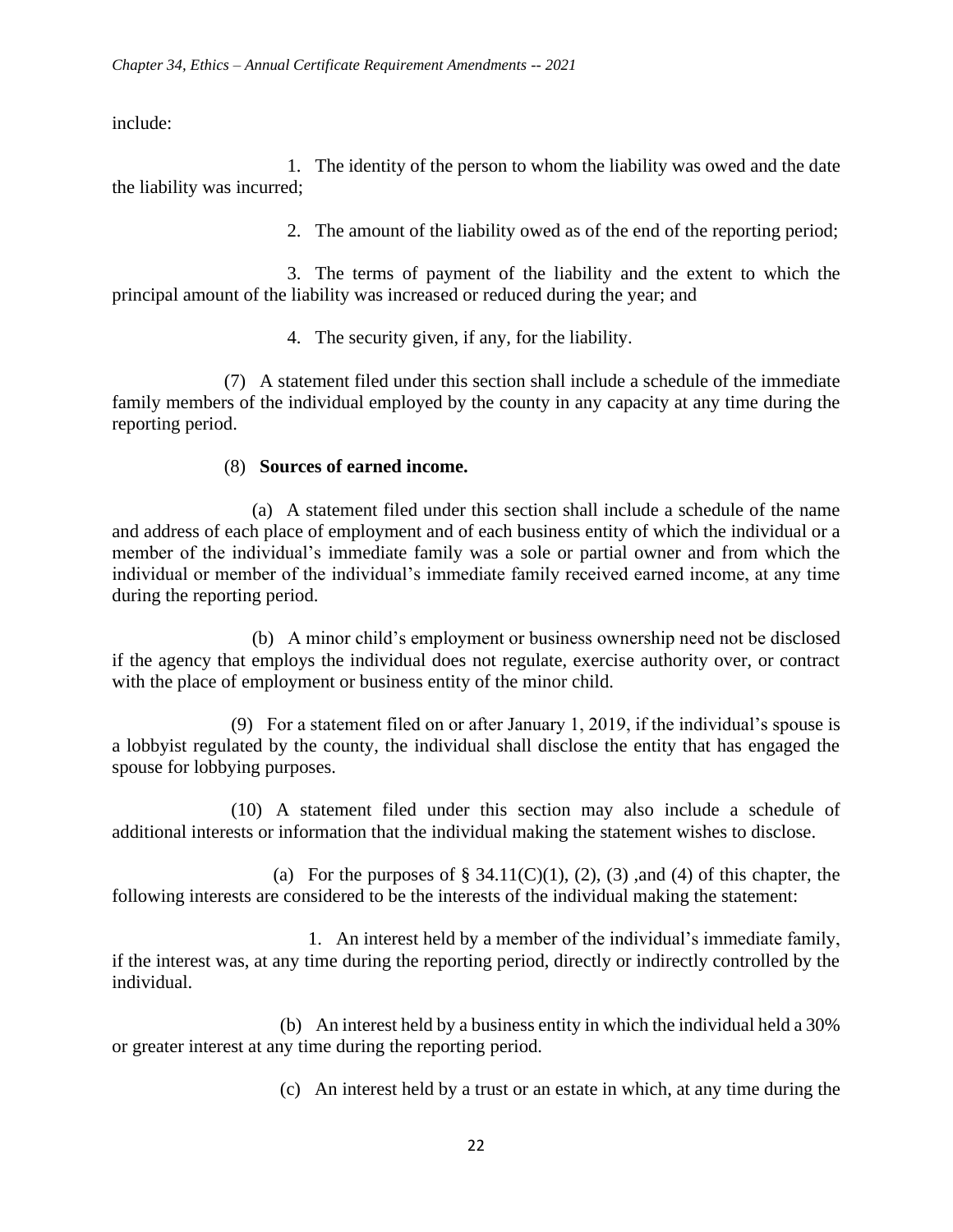reporting period:

- 1. The individual held a reversionary interest or was a beneficiary, or
- 2. If a revocable trust, the individual was a settlor.

(D) The Ethics Commission shall review the financial disclosure statements submitted under this section for compliance with the provisions of this section and shall notify an individual submitting the statement of any omissions or deficiencies. The Ethics Commission may take appropriate enforcement action to ensure compliance with this section.

(E) Disclosure statements filed pursuant to this section will be maintained by the Ethics Commission for four years.

(F) Financial disclosure statements shall be made available during normal office hours for examination and copying by the public subject to reasonable fees and administrative procedures established by the Ethics Commission. If an individual examines or copies a financial disclosure statement, the Ethics Commission shall record the name and home address of the individual reviewing or copying the statement and the name of the person whose financial disclosure statement was examined or copied. Upon request by the official whose financial disclosure statement was examined or copied, the Ethics Commission shall provide the official with a copy of the name and home address of the person who reviewed the official's financial disclosure statement.

(G) For statements filed after January 1, 2019, the Ethics Commission or the office designated by the Ethics Commission may not provide public access to an individual's home address that the individual has designated as the individual's home address.

(Ord. 2018-02, passed 3-13-2018)

### **§ 34.12 FINANCIAL DISCLOSURES—COUNTY EMPLOYEES AND APPOINTED OFFICIALS.**

(A) All county employees and appointed officials listed in § 34.03 must file annually not later than April 30 of each year during which they hold their position, a financial disclosure statement with the Ethics Commission. A county employee or appointed official who is appointed to fill a vacancy in a position listed in § 34.03 and who has not already filed a financial disclosure statement for the preceding calendar year must file a financial disclosure statement with the Ethics Commission within 30 days of their initial appointment or hire and annually thereafter. An individual who, other than by reasons of death, leaves a position for which a statement is required will file a financial disclosure statement covering the portion of the current calendar year during which the individual held the position within 60 days after leaving the position. Financial disclosure statements will be made under oath or affirmation.

(B) County employees and appointed officials must list for the past calendar year the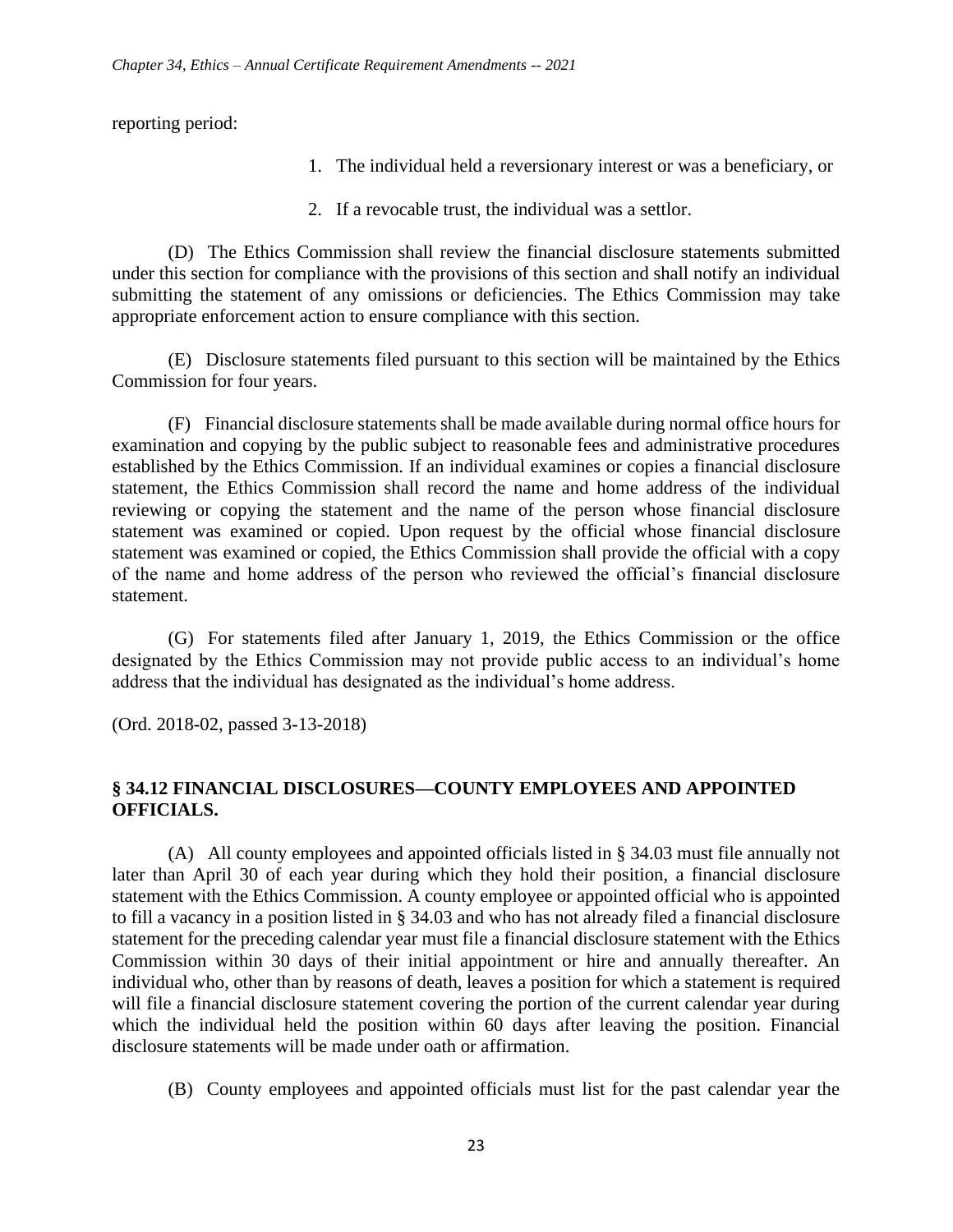following:

(1) All of their real estate holdings in Carroll County, excluding their personal residence and up to one acre surrounding that residence, whether held individually, jointly, in partnership, or corporately, and with whom the property is owned; and

(2) Any and all business entities that do business in Carroll County in which they have a financial interest excluding business interests in which they own less than 5% of the stock of a company traded on a major stock exchange.

(3) A statement disclosing gifts in excess of \$20.00 in value received during the preceding calendar year from any person that contracts with or is regulated by the county, including the name of the donor of the gift and the approximate retail value at the time or receipt.

(C) All county employees and appointed officials must file a statement with the Ethics Commission disclosing any interest or employment the holding of which might require disqualification from participation. The statement must be filed at the time the person in question knows or should know of the conflict or potential conflict of interest.

(D) An employee or appointed official shall disclose employment and interests that raise conflicts of interest or potential conflicts of interest in connection with a specific proposed action by the employee or appointed official sufficiently in advance of the action to provide adequate disclosure to the public.

(E) The Ethics Commission shall review the financial disclosure statements submitted under this section for compliance with the provisions of this section and shall notify an individual submitting the statement of any omissions or deficiencies. The Ethics Commission may take appropriate enforcement action to ensure compliance with this section.

(F) Disclosure statements filed pursuant to this section will be maintained by the Ethics Commission for at least four years from the date of receipt. Statements will be maintained as public records.

(G) Financial disclosure statements shall be made available during normal office hours for examination and copying by the public subject to reasonable fees and administrative procedures established by the Ethics Commission. If an individual examines or copies a financial disclosure statement, the Ethics Commission shall record the name and home address of the individual reviewing or copying the statement and the name of the person whose financial disclosure statement was examined or copied. Upon request by the official whose financial disclosure statement was examined or copied, the Ethics Commission shall provide the official with a copy of the name and home address of the person who reviewed the official's financial disclosure statement.

(2004 Code, § 18-10) (Ord. 03-14, passed 7-1-2003; Ord. 2010-10, passed 6-17-2010; Ord. 2018-02, passed 3-13-2018)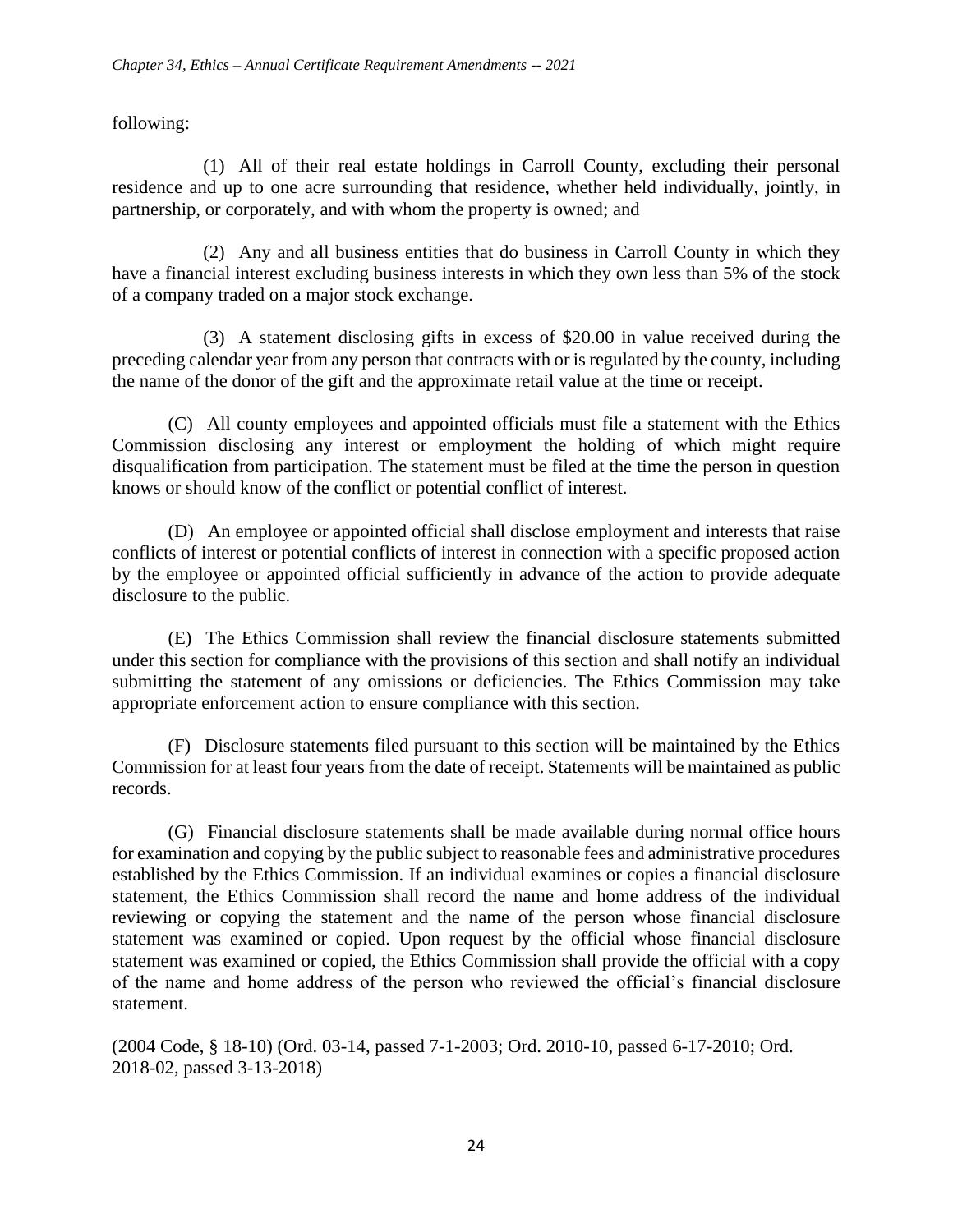# **§ 34.13 LOBBYING.**

(A) A person shall file a lobbying registration statement with the Commission if the person:

(1) Personally appears before a County official or employee with the intent to influence that person in performance of the official duties of the official or employee; and

(2) In connection with the intent to influence, expends or reasonably expects to expend in a given calendar year in excess of \$500.00 on food, entertainment, or other gifts for officials or employees of the County.

(B) A person shall file a registration statement required under this section on or before the later of January 15 of the calendar year or within five days after first performing an act that requires registration in the calendar year.

(C) (1) The registration statement shall identify:

(a) The registrant;

(b) Any other person on whose behalf the registrant acts; and

(c) The subject matter on which the registrant proposes to make appearances specified in subsection (A) of this section.

(2) The registration statement shall cover a defined registration period not to exceed one calendar year.

(D) Within 30 days after the end of any calendar year during which a person was registered under this section, the person shall file a report with the Commission disclosing:

(1) The value, date, and nature of any food, entertainment, or other gift provided to a County official or employee; and

(2) If a gift or series of gifts to a single official or employee exceeds \$100.00 in value, the identity of the official or employee.

(E) The Commission shall maintain the registrations and reports filed under this section as public records available for public inspection and copying for four years after receipt by the Commission.

(A) Except as provided in divisions (B) and (C) of this section, a person or entity who engages in lobbying as defined in § 34.03 shall file a lobbying registration with the Ethics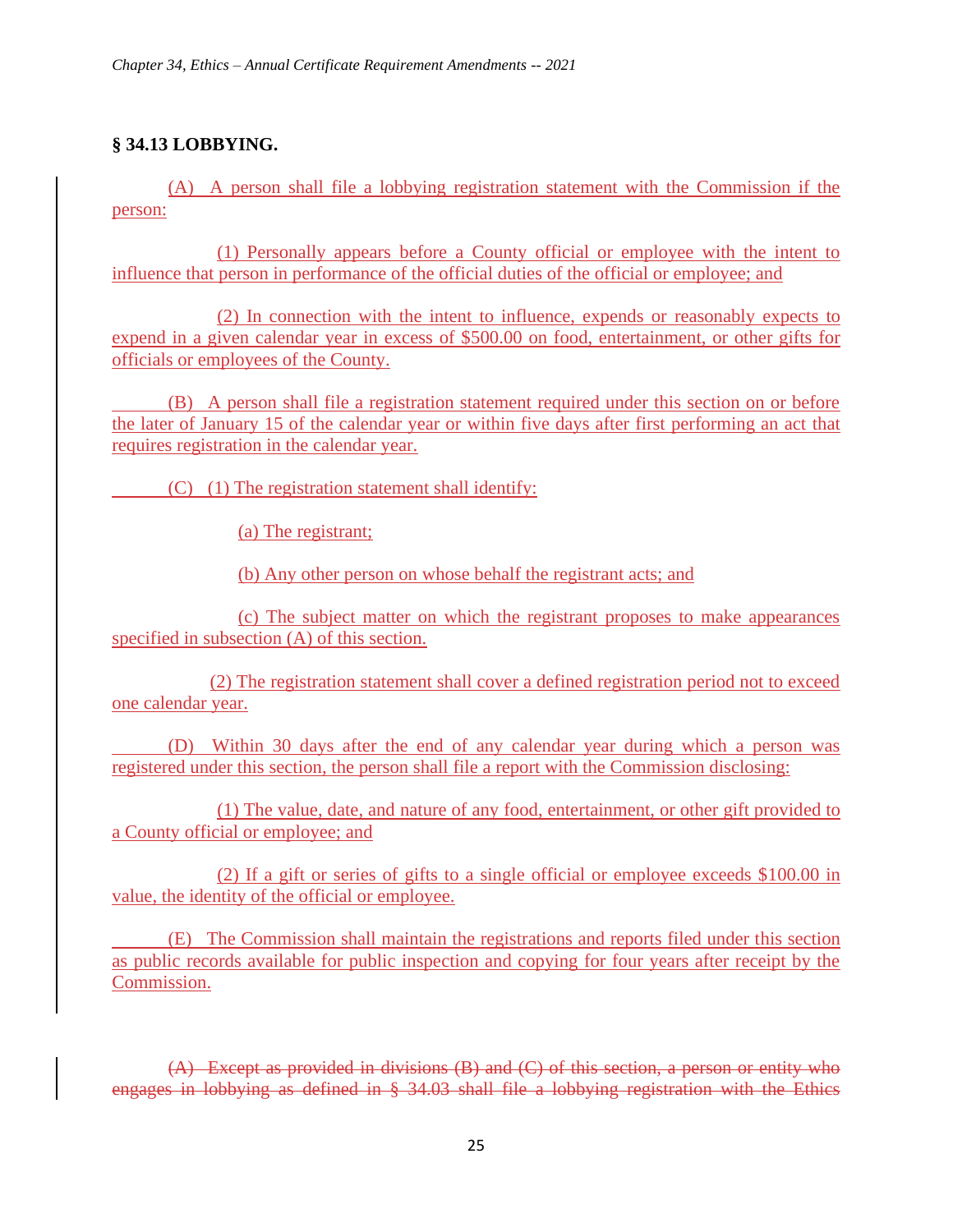Commission if the person or entity, during the calendar year:

(1) Expends, exclusive of personal travel and subsistence expenses, in excess of \$500 in furtherance of this activity; or

(2) Is compensated in excess of \$500 in connection with this activity.

(B) The following activities are exempt from regulation under this section:

(1) Professional services in drafting bills or in advising and rendering opinions to clients as to the construction and effect of proposed or pending County Commissioners actions when these services do not otherwise constitute lobbying activities;

(2) Appearances before the County Commissioners upon its specific invitation or request if the person or entity engages in no further or other activities in connection with the passage or defeat of County Commissioners actions;

(3) Appearances before a county agency upon the specific invitation or request of the agency if the person or entity engages in no further or other activities in connection with the passage or defeat of any agency executive action;

(4) Appearance as part of the official duties of a duly elected or appointed official or employee of the state or a political subdivision of this state, or of the United States, and not on behalf of any other entity;

(5) Actions of a publisher or working member of the press, radio, or television in the ordinary course of the business of disseminating news or making editorial comment to the general public who does not engage in further or other lobbying that would directly and specifically benefit the economic, business, or professional interests of the person or entity or the employer of the person or entity;

(6) Appearances by an individual before the County Commissioners at the specific invitation or request of a registered lobbyist if the person performs no other lobbying act and notifies the County Commissioners that the person or entity is testifying at the request of the lobbyist;

(7) Appearances by an individual before a government agency at the specific invitation or request of a registered lobbyist if the person or entity performs no other lobbying act and notifies agency that the person or entity is testifying at the request of the lobbyist;

(8) The representation of a bona fide religious organization solely for the purpose of protecting the right of its own members to practice the doctrine of the organization; and

(9) Appearance as part of the official duties of an officer, director, member, or employee of an association engaged exclusively in lobbying for counties and municipalities and not on behalf of any other entity.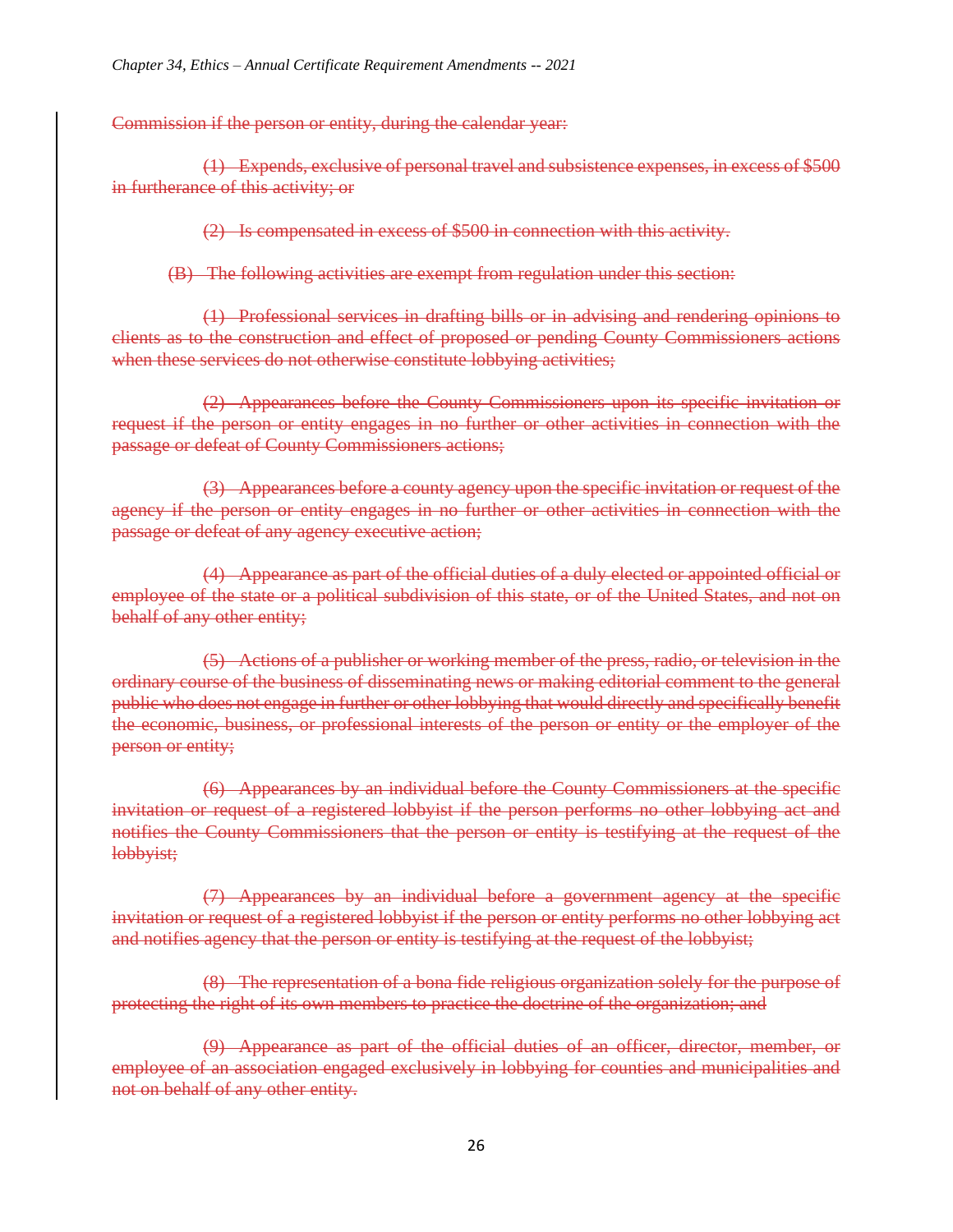#### (C) **Limited exemption—employer of a lobbyist.**

(1) A person or entity who compensates one or more lobbyists and who would otherwise be required to register as a lobbyist is not required to file a registration and submit lobbying reports if the person or entity reasonably believes that all expenses incurred in connection with the lobbying activities will be reported by a properly registered person or entity acting on behalf of the person or entity.

(2) A person or entity exempted under this division (C) becomes subject to this section immediately upon failure of the lobbyist to report any information required under this section.

(D) (1) The registration filed under this section shall be filed on or before the latter of the beginning of the calendar year in which the person or entity expects to lobby and within five days of first engaging in lobbying activities in tire calendar year.

(2) The registration filed under this section:

(a) Shall be dated and on a form developed by the Ethics Commission;

(b) Shall include:

1. The lobbyist's full and legal name and permanent address;

2. The name, address, and nature of business of any person or entity on whose behalf the lobbyist acts;

3. The written authorization of any person or entity on whose behalf the lobbyist acts or an authorized officer or agent, who is not the lobbyist, of the person or entity on whose behalf the lobbyist acts;

(c) A statement of whether the person or entity on whose behalf the lobbyist acts is exempt from registration under division (C) of this section;

(d) The identification, by formal designation, if known, of matters on which the lobbyist expects to act;

(e) Identification of the period of time within a single calendar year during which the lobbyist is authorized to engage in these activities, unless terminated sooner; and

(f) The full legal signature of the lobbyist and, when appropriate, the person or entity on whose behalf the lobbyist acts or an agent or authorized officer of the person or entity on whose behalf the lobbyist acts.

(E) A lobbyist shall file a separate registration for each person or entity that has engaged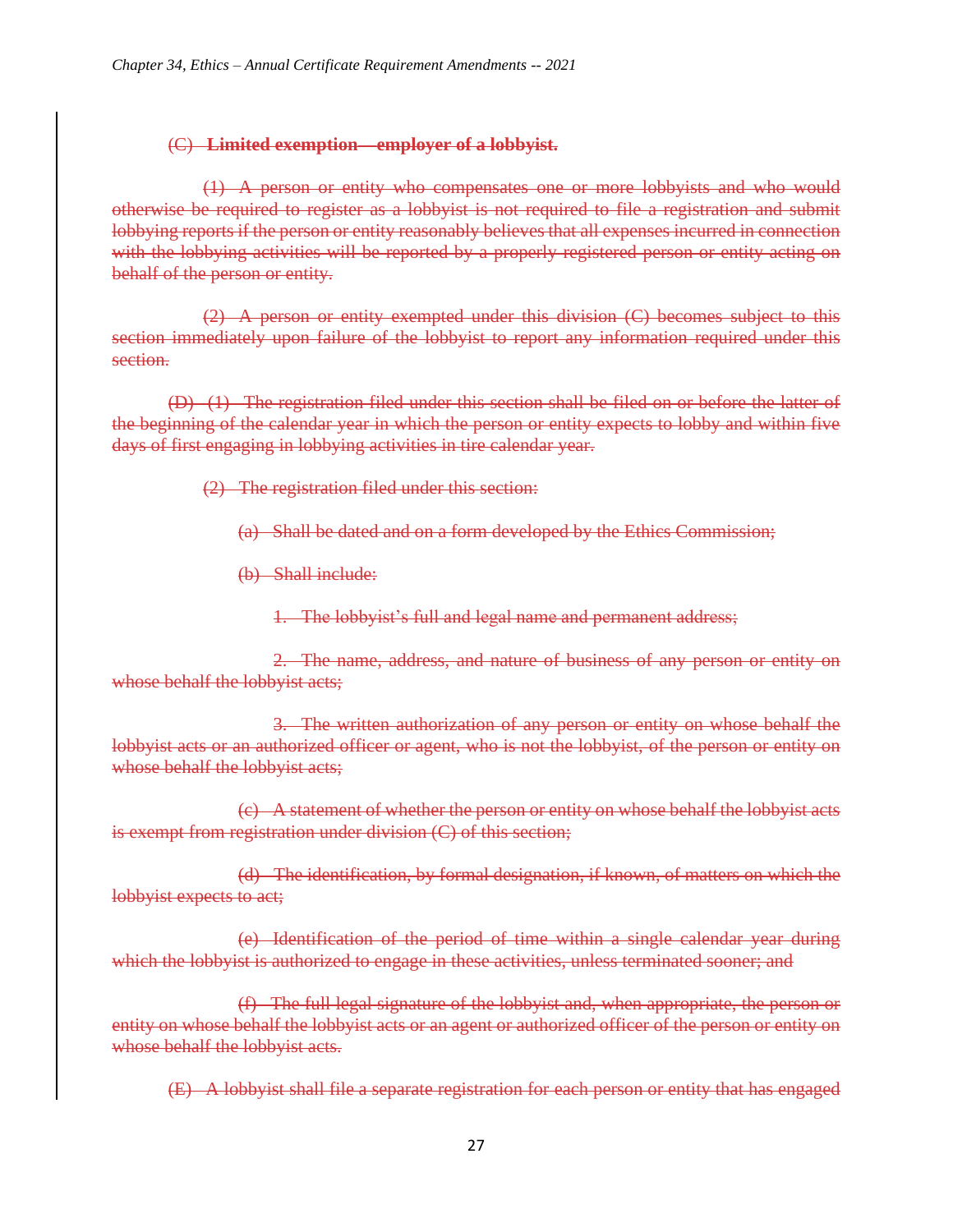or employed the lobbyist for lobbying purposes.

(F) A lobbyist may terminate the lobbyist's registration by providing written notice to the Ethics Commission and submitting all outstanding reports and registrations.

(G) A person or entity may not engage in lobbying activities on behalf of another person or entity for compensation that is contingent upon the passage or defeat of any action by the County Commissioners or the outcome of any executive action.

#### (H) **Activity report.**

(1) A lobbyist shall file with the Ethics Commission:

(a) By July 31, one report concerning the lobbyist's lobbying activities covering the period beginning January 1 through June 30; and

(b) By January 31, one report covering the period beginning July 1 through December 31.

(2) A lobbyist shall file a separate activity report for each person or entity on whose behalf the lobbyist acts.

(3) If the lobbyist is not an individual, an authorized officer or agent of the entity shall sign the form.

(4) The report shall include:

(a) A complete and current statement of the information required to be supplied with the lobbyist's registration form.

(b) Total expenditures on lobbying activities in each of the following categories:

1. Total compensation paid to the lobbyist not including expenses reported under divisions (H)(4)(b) 2. through 9 below;

2. Office expenses of the lobbyist;

3. Professional and technical research and assistance not reported in division  $(H)(4)(b)1$ . above;

4. Publications which expressly encourage persons to communicate with county officials or employees;

5. Names of witnesses, and the fees and expenses paid to each witness;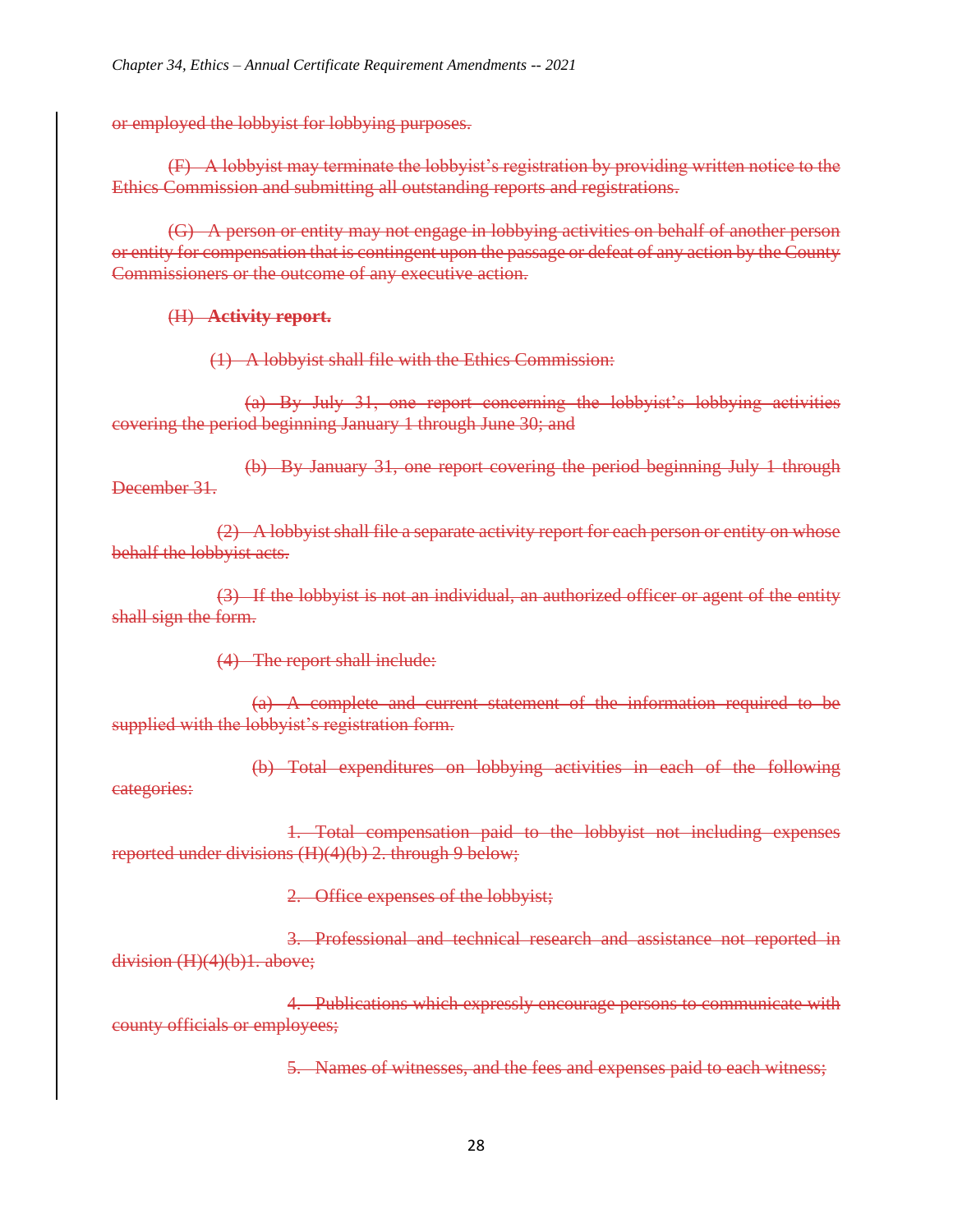6. Meals and beverages for county officials and employees;

7. Reasonable expenses for food, lodging, and scheduled entertainment of county officials or employees for a meeting which is given in return for participation in a panel or speaking engagement at the meeting;

8. Other gifts to or for officials or employees or their spouses or dependent children; and

9. Other expenses.

(I) **Special gift report.**

(1) (a) With the six-month activity report required under division (H) of this section, a lobbyist shall report, except for gifts reported in division (H)(4) of this section, gifts from the lobbyist with a cumulative value of \$75 or more during the reporting period to an official, employee, or member of the immediate family of an official or employee.

(b) The lobbyist shall report gifts under this division (H) regardless of whether the gift was given in connection with lobbying activities.

(2) The report shall include the date, beneficiary, amount or value, and nature of the gift.

### (J) **Notification to official and confidentiality.**

(1) If any report filed under this section contains the name of an official or employee or a member of the immediate family of an official or employee, the Ethics Commission shall notify the official or employee within 30 days.

(2) The Ethics Commission shall keep the report confidential for 60 days following receipt by the Ethics Commission.

 $(3)$  Within 30 days of the notice required under division  $(J)(1)$  of this section, the official or employee may file a written exception to the inclusion in the report of the name of the official, employee, or member of the immediate family of the official or employee.

(K) The Ethics Commission may require a lobbyist to submit other reports the Ethics Commission determines to be necessary.

(L) The Ethics Commission shall maintain all registrations and reports filed under this section for a period of at least five years;

(M) (1) The Ethics Commission shall review the registrations and reports filed under this section for compliance with this section and shall notify persons engaging in lobbying activities of any omissions or deficiencies.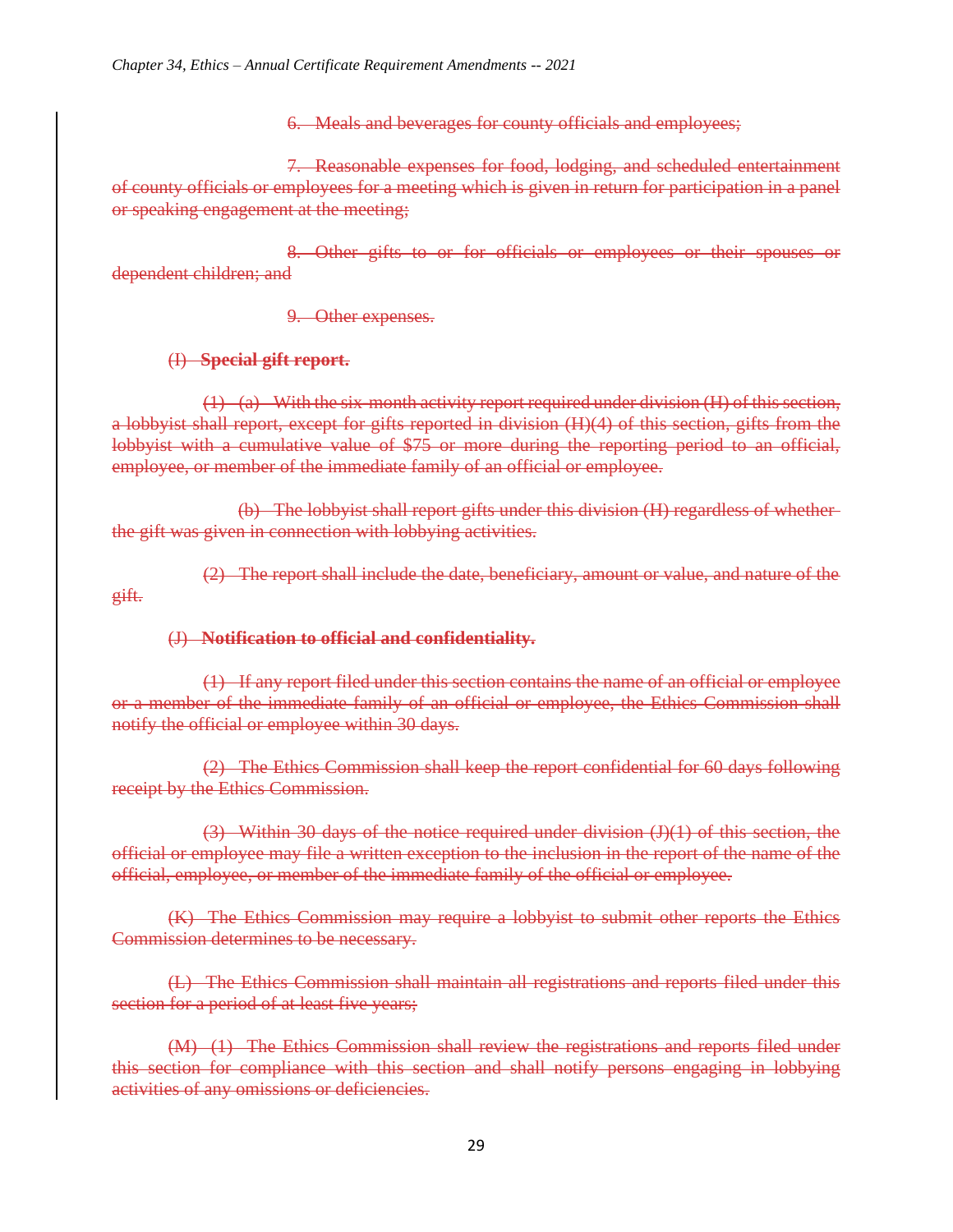(2) The Ethics Commission may take appropriate enforcement action to ensure compliance with this section.

#### (N) **Annual report.**

(1) The Ethics Commission shall compute and make available a subtotal under each of the nine required categories in division (H)(4) of this section.

(2) The Ethics Commission shall compute and make available the total amount reported by all lobbyists for their lobbying activities during the reporting period.

(O) The Ethics Commission shall make lobbying registrations and reports available to the public during normal business hours for examination and copying subject to reasonable fees and procedures established by the Ethics Commission.

(P) A former regulated lobbyist who is or becomes subject to this chapter as an employee or official, other than an elected official or an appointed official, may not participate in a case, contract, or other specific matters as an employee or official, other than an elected official or appointed official, for one calendar year after the termination of the registration of the former regulated lobbyist if the former regulated lobbyist previously assisted or represented another party for compensation in the matter.

(2004 Code, § 18-11) (Ord. 03-14, passed 7-1-2003; Ord. 2018-02, passed 3-13-2018)

#### **§ 34.14 EXEMPTIONS AND MODIFICATIONS.**

(A) The Ethics Commission may grant exemptions and modifications to the provisions of this chapter dealing with conflicts of interest and financial disclosure to employees and to appointed members of county boards and commissions if it determines that application of those provisions would:

- (1) Constitute an unreasonable invasion of privacy;
- (2) Significantly reduce the availability of qualified persons for public service; or
- (3) Not be required to preserve the purposes of this chapter;

(B) Cabinet members and board chairs may request exemptions for their employees and members from the filing requirements under Financial Disclosure by filing a written request with the Ethics Commission before January 31, including a description of the departments' or boards' duties.

(2004 Code, § 18-12) (Ord. 03-14, passed 7-1-2003; Ord. 2018-02, passed 3-13-2018)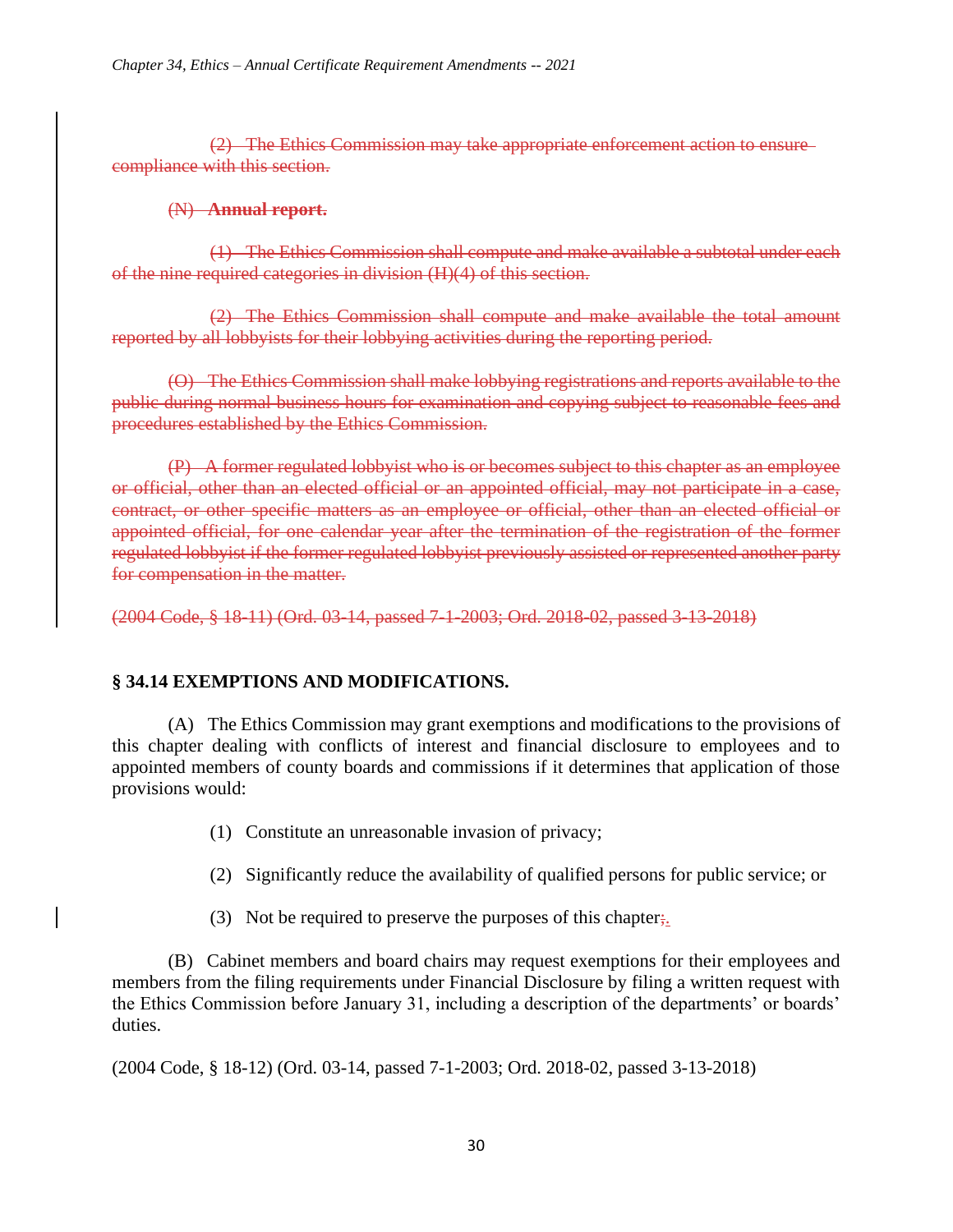#### **§ 34.15 CONFIDENTIALITY.**

(A) Any action taken by the Ethics Commission in connection with a complaint will be conducted in a confidential manner.

(B) The Ethics Commission, its staff, the complainant, and the respondent may not disclose any information relating to the complaint, including the identity of the complainant and the respondent. However, the Ethics Commission may release any information at any time if the release has been agreed to in writing by the respondent.

(C) The respondent has the right to know the identity of the complainant and to know whether the complaint goes to a hearing or when civil or criminal action is initiated.

(D) The Ethics Commission may disclose information as necessary in the conduct of a preliminary inquiry, investigation, or hearing.

(E) The confidentiality restriction remains in force unless the matter is referred for prosecution or the Ethics Commission finds a violation of this chapter.

(2004 Code, § 18-13) (Ord. 03-14, passed 7-1-2003; Ord. 2018-02, passed 3-13-2018)

#### **§ 34.16 PROTECTION FOR COMPLAINANTS.**

(A) The County Commissioners may not discharge, threaten, or otherwise discriminate against a complainant, or employee acting on behalf of a complainant, regarding compensation, terms, conditions, or privilege of employment because:

(1) The complainant, or employee acting on behalf of the complainant, reports a violation or a suspected violation of this chapter; or

(2) A complainant, or employee acting on behalf of a complainant, is requested by the Ethics Commission to participate in an investigation, hearing, or inquiry held by the Ethics Commission.

(B) The provisions of this section do not apply to a complainant, or an employee acting on behalf of a complainant, who knowingly makes a false report.

(2004 Code, § 18-14) (Ord. 03-14, passed 7-1-2003; Ord. 2018-02, passed 3-13-2018)

#### **§ 34.17 ENFORCEMENT.**

(A) The Ethics Commission may: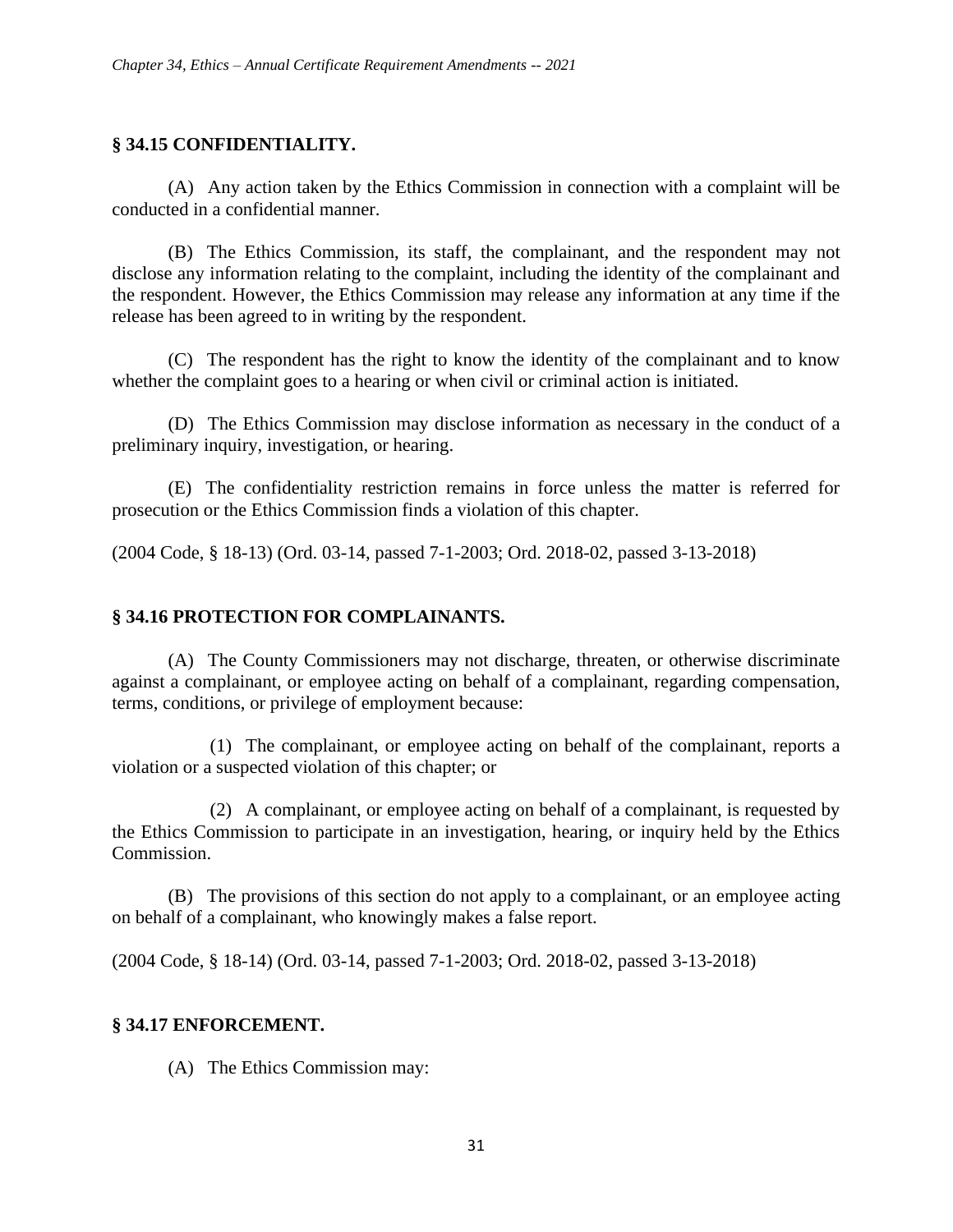(1) Assess a late fee of \$2.00 per day up to a maximum of \$250.00 for a failure to timely file a financial disclosure statement required under §§ 34.11 or 34.12 of this chapter;

(2) Assess a late fee of \$10.00 per day up to a maximum of \$250.00 for a failure to file a timely lobbyist registration or lobbyist report required under § 34.13 of this chapter;

(3) Issue a cease and desist order against any person found to be in violation of this chapter; and

(4) Order the return of anything of value if the Ethics Commission determines a person to be in violation of this chapter.

(B) (1) Upon a finding of a violation of any provision of this chapter, the Ethics Commission may:

(a) Issue an order of compliance directing the respondent to cease and desist from the violation;

(b) Issue a reprimand; or

(c) Recommend to the appropriate authority other appropriate discipline of the respondent, including censure or removal if that discipline is authorized by law.

(2) If the Ethics Commission finds that a respondent has violated § 34.13 of this chapter, the Ethics Commission may:

(a) Require a respondent who is a registered lobbyist to file any additional reports or information that reasonably related to the information that is required under § 34.13 of this chapter;

(b) Impose a fine not exceeding \$5,000.00 for each violation; and

(c) Suspend the registration of an individual registered lobbyist if the Ethics Commission finds that the lobbyist has knowingly and willfully violated § 34.13 of this chapter or has been convicted of a criminal offense arising from lobbying activities.

(C) (1) Upon request of by the Ethics Commission, the County Attorney may file a petition for injunctive or other relief in the Circuit Court of Carroll County, or in any other court having proper venue for the purpose of requiring compliance with the provisions of this chapter.

- (2) (a) The court may:
	- 1. Issue an order to cease and desist from the violation;

2. Except as provided in division  $(C)(2)(b)$  of this section, void an official action taken by an official or employee with a conflict of interest prohibited by this chapter when